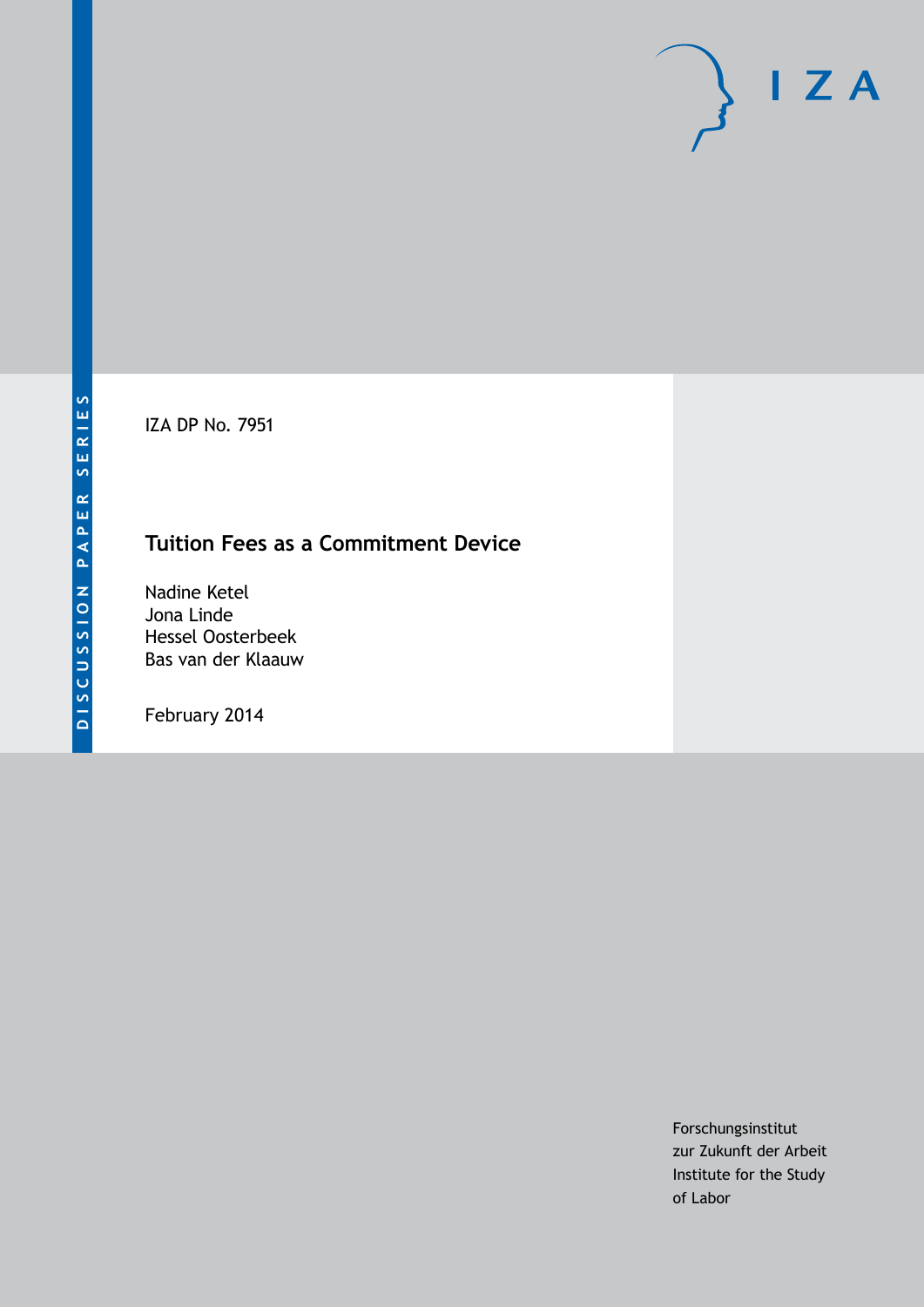# **Tuition Fees as a Commitment Device**

## **Nadine Ketel**

*VU University Amsterdam, University of Amsterdam and Tinbergen Institute*

## **Jona Linde**

*VU University Amsterdam and Tinbergen Institute*

### **Hessel Oosterbeek**

*University of Amsterdam and TIER*

### **Bas van der Klaauw**

*VU University Amsterdam, Tinbergen Institute, CEPR and IZA*

## Discussion Paper No. 7951 February 2014

IZA

P.O. Box 7240 53072 Bonn **Germany** 

Phone: +49-228-3894-0 Fax: +49-228-3894-180 E-mail: [iza@iza.org](mailto:iza@iza.org)

Any opinions expressed here are those of the author(s) and not those of IZA. Research published in this series may include views on policy, but the institute itself takes no institutional policy positions. The IZA research network is committed to the IZA Guiding Principles of Research Integrity.

The Institute for the Study of Labor (IZA) in Bonn is a local and virtual international research center and a place of communication between science, politics and business. IZA is an independent nonprofit organization supported by Deutsche Post Foundation. The center is associated with the University of Bonn and offers a stimulating research environment through its international network, workshops and conferences, data service, project support, research visits and doctoral program. IZA engages in (i) original and internationally competitive research in all fields of labor economics, (ii) development of policy concepts, and (iii) dissemination of research results and concepts to the interested public.

<span id="page-1-0"></span>IZA Discussion Papers often represent preliminary work and are circulated to encourage discussion. Citation of such a paper should account for its provisional character. A revised version may be available directly from the author.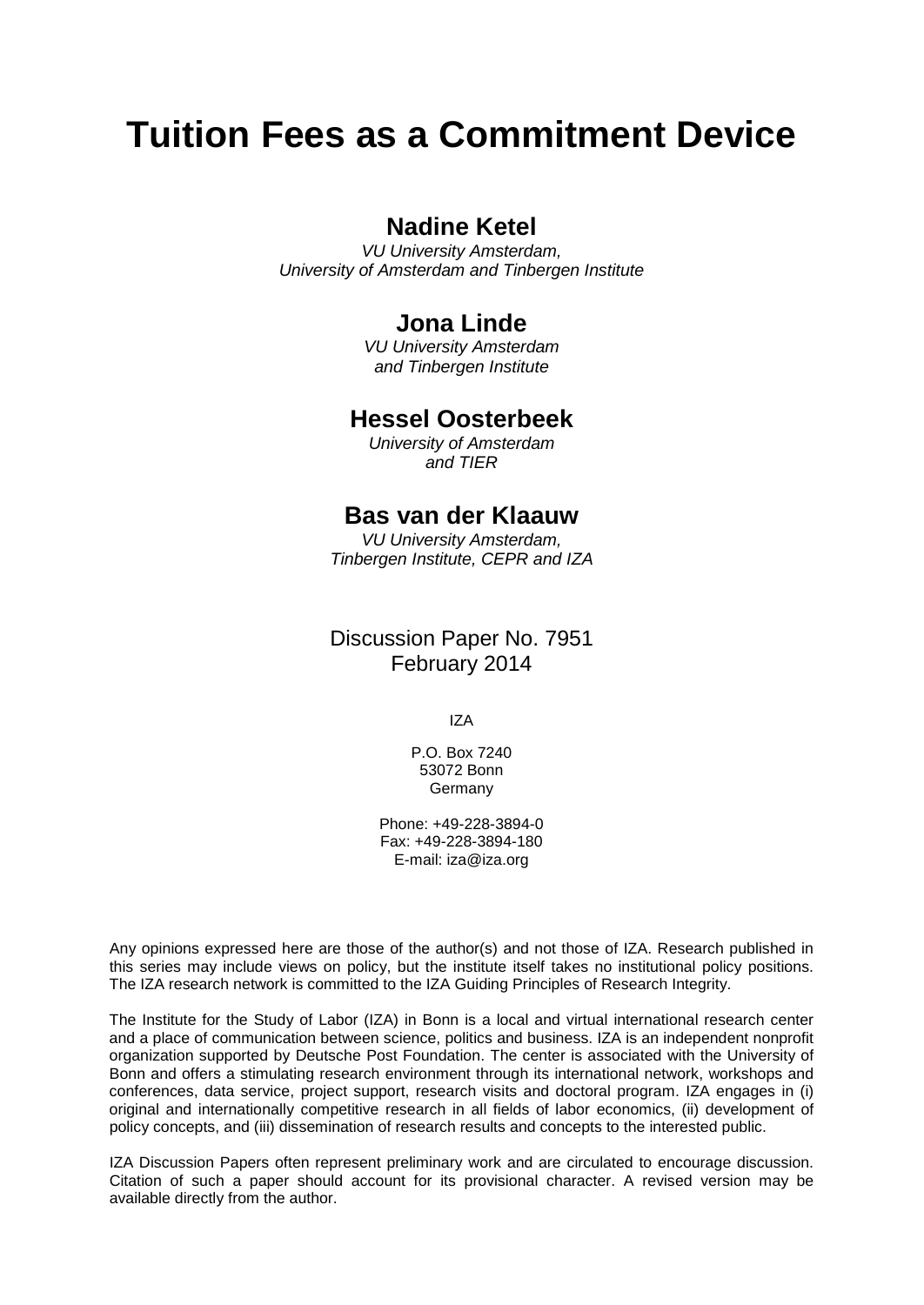IZA Discussion Paper No. 7951 February 2014

## **ABSTRACT**

## **Tuition Fees as a Commitment Device[\\*](#page-1-0)**

This paper reports on a field experiment testing for sunk-cost effects in an education setting. Students signing up for extra-curricular tutorial sessions randomly received a discount on the tuition fee. The sunk-cost effect predicts that students who receive larger discounts will attend fewer tutorial sessions. For the full sample, we find little support for this hypothesis, but we find a significant effect of sunk costs on attendance for the 45% of students in our sample who are categorized as sunk-cost prone based on hypothetical survey questions. For them higher tuition fees can serve as a commitment device to attend classes.

JEL Classification: C93, D03, I22

Keywords: sunk-cost effect, higher education, field experiment

Corresponding author:

Bas van der Klaauw Department of Economics VU University Amsterdam De Boelelaan 1105 1081 HV Amsterdam The Netherlands E-mail: [b.vander.klaauw@vu.nl](mailto:b.vander.klaauw@vu.nl)

We gratefully acknowledge valuable comments from seminar participants at various places. We thank de Bijlespartner and the instructors of the tutorials for their cooperation. We appreciate financial support from the University of Amsterdam through the Speerpunt Behavioral Economics.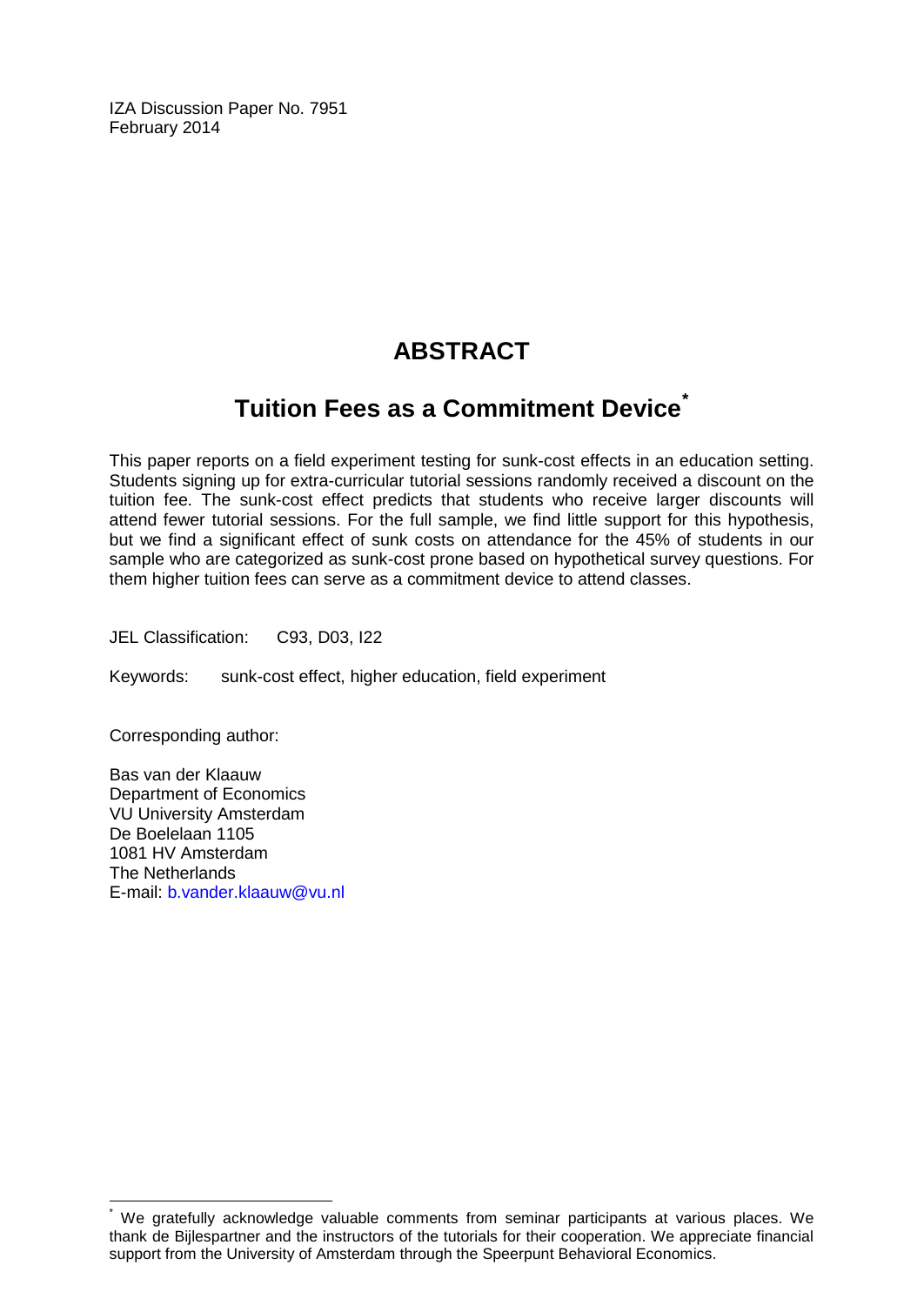#### 1 Introduction

Education is heavily subsidized around the world. These subsidies can lower student effort and performance through two channels. First, higher subsidies attract more students and these additional students may be weaker or less motivated than the average student.<sup>1</sup> Second, higher subsidies may – net of selection – reduce student effort through a sunk-cost effect (Thaler, 1980; Arkes and Blumer, 1985). Students who pay less for their study sink a lower cost, and may feel less committed than students who pay the full price. In this paper we present the results of a field experiment which examines this second channel.<sup>2</sup>

We run a field experiment in which we randomly subsidize Dutch university students who have signed up for a course of extra-curricular tutorial sessions. When participants come to pay the offer price, they may randomly receive an unexpected discount. As a result treated and control participants have, on average, the same willingness to pay, but the actual transaction prices they paid differ. The size of the discount is determined by randomly picking a closed envelope, so participants have no reason to believe that the discount is related to the quality of the course.

There is surprisingly little solid empirical evidence in favor or against the sunk-cost bias. For a long time only Arkes and Blumer (1985) provided evidence. They demonstrate the sunk-cost effect by randomly providing theater patrons with a discount. Participants who received a discount visited the theater significantly less often. This is, however, only the case for the first half of the theater season; in the second half differences between the discount and the no-discount group are no longer significant. $3$ 

Three recent studies investigate the sunk-cost effect in field experiments in developing countries. Ashraf et al. (2010) conducted an experiment in a door-to-door sale of a water purification product to about 1,000 households in Zambia. To disentangle selection effects from the effect of sunk costs, they use a clever two-stage pricing design. In the first stage, participating households were offered the product for a one-time only randomly chosen offer price. In the second stage, households that agreed to purchase received an unanticipated

<sup>1</sup>Studies showing that lower tuition fees or more financial aid increase enrollment include Van der Klaauw (2002), Kane (2003) and Dynarski (2003).

 ${}^{2}$ A third channel, potentially operating in the opposite direction, is an income effect. Students who pay the full price have reduced wealth, and may, therefore, work more and "consume" fewer tutorial sessions. We assess the importance of income effects for our study in Section 4.

<sup>&</sup>lt;sup>3</sup>The sunk-cost bias has also been investigated in laboratory experiments. Phillips et al. (1991) report that some participants exhibit the sunk-cost effect when they value lottery tickets, while others experience the reverse effect. Friedman et al. (2007) find a small sunk-cost bias in a search task, but the results are very sensitive to the details of the task. Offerman and Potters (2006) show that higher entry fees facilitate cooperation and Meyer (1993) that higher entree fees increase bids in an auction.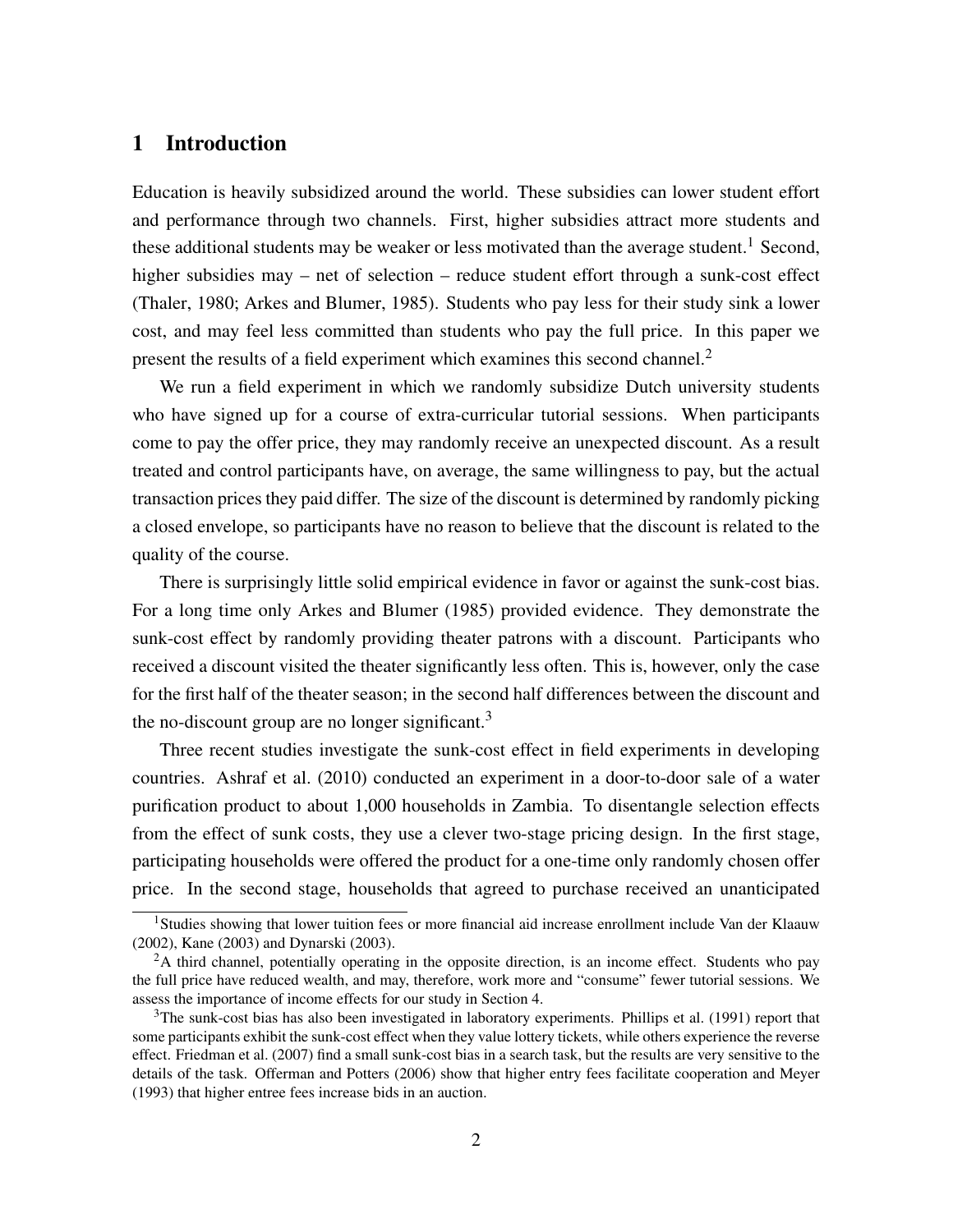randomly chosen discount. Two weeks later data were collected concerning usage of the product. The study finds no evidence that households that pay a higher transaction price are more likely to use the product. If, however, paying something is compared to paying nothing, point estimates are consistent with the sunk-cost effect, but not significant.

Cohen and Dupas (2010) use a similar two-stage design to estimate the impact of the price paid on the use of antimalarial insecticide-treated bed nets offered by prenatal clinics to pregnant women in Kenya. They also fail to find a significant sunk-cost effect. The point estimates are negative, even when paying something is compared to paying nothing. Finally, Hidalgo et al. (2013) report about an experiment where free school uniforms were provided to primary school children in deprived areas in Ecuador. To minimize selection effects, the provision of free uniforms to treatment schools was not publicly announced and the analysis focuses on students in the last two years of primary school. This study finds a significantly negative effect of free provision of uniforms on school attendance measured during three unannounced visits, which is consistent with the sunk-cost effect. A possible explanation for why Hidalgo et al. (2013) find a sunk-cost effect while Ashraf et al. (2010) and Cohen and Dupas (2010) do not, is the difference in prices between products (cf. Garland and Newport, 1991; Rodrik, 2009). While participants in the experiments in Zambia and Kenya pay less than one US\$ for the water purification product or the bed net, parents in Ecuador would otherwise spend close to 25 US\$ on their child's school uniform.

The design of our study is similar to the second stage of the two-stage pricing design used by Ashraf et al. (2010) and Cohen and Dupas (2010). Conditional on participants' willingness to pay the full price they receive an unanticipated randomly chosen discount. But, to give the sunk-cost effect a better chance, the absolute amounts of the discounts in our experiment are large (up to  $\epsilon$ 75). Compared to the study of Hidalgo et al. (2013), we distinguish four price levels instead of only two, and we obtain much richer background information of participants. In particular, a hypothetical survey question allows us to identify students who are sunk-cost prone, which is almost half of the total sample.

The main result of this paper is that we find a significant effect of sunk costs on attendance (but not on performance) for the 45% students in our sample who are categorized as sunk-cost prone based on hypothetical survey questions. For the full sample of students, we find little support for such an effect. If our results carry over from the specific context of extra-curricular classes to the context of regular classes, we have identified a way to increase students' attendance. This is important in light of the serious concerns of policy makers in the Netherlands (and elsewhere) about the low effort that university students devote to their studies.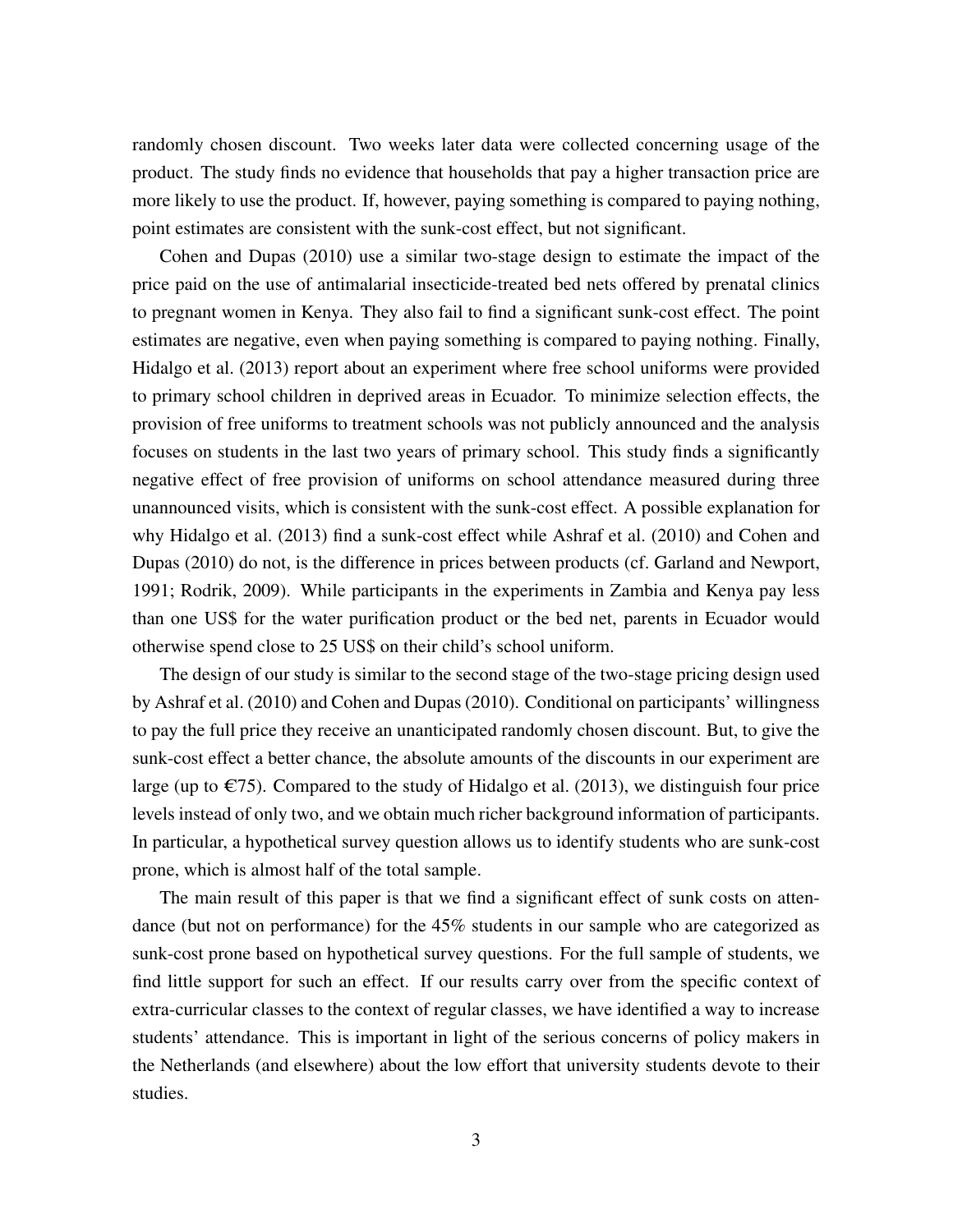The remainder of this paper is structured as follows, Section 2 describes the setting of our study, the experimental design and the data. Section 3 briefly discusses our empirical approach. Section 4 presents and discusses the results. Section 5 summarizes and concludes.

#### 2 Design and data

#### *2.1 Setting*

Our field experiment concerns students participating in additional tutorial sessions for various courses at four Dutch universities. These sessions are offered by *De Bijlespartner*, a company organizing additional tutorial sessions for students in cooperation with several local study associations. This company provides study materials and recruits more senior students, who performed well on the subject, as teachers. Each tutorial group contains between eight and 13 students. Tutorial sessions are connected to a course offered in the regular curriculum and these sessions run concurrently with that course. Courses at Dutch universities typically last seven or eight weeks, the tutorial sessions take place during the final four or five weeks.<sup>4</sup> Each week there is one tutorial session of two or three hours. Students register online through their study association's website for the tutorial sessions. At the start of the first session, participants pay for the full set of four or five sessions. The listed price for a set of tutorial sessions varies somewhat between courses and is either  $\epsilon$ 60,  $\epsilon$ 65 or  $\epsilon$ 75. The prices are not affected by our experiment; the company offers similar tutorials for the same prices in other periods during the academic year.

The experiment involved five study programs at four Dutch universities: business administration and psychology at the VU University Amsterdam, economics and business at the University of Amsterdam, social sciences at Utrecht University, and psychology at the University of Groningen. For each study program we carried out the experiment only during one block of courses to prevent that students would expect to get a discount. In total, we included tutorial sessions for 14 courses in our experiment. All courses are offered under the name of the student association of the study program (not under the name of the company) which ensures that students would not expect a discount when hearing about discounts in other study programs. The courses for which the tutorial sessions are offered are mainly statistics or math courses because students find these courses particularly difficult. Table A1 in Appendix A lists for each study program the courses for which tutorial sessions were offered, the full

<sup>&</sup>lt;sup>4</sup>The tutorial sessions start later than the course so that students can decide in the first weeks whether or not to take the additional tutorial sessions.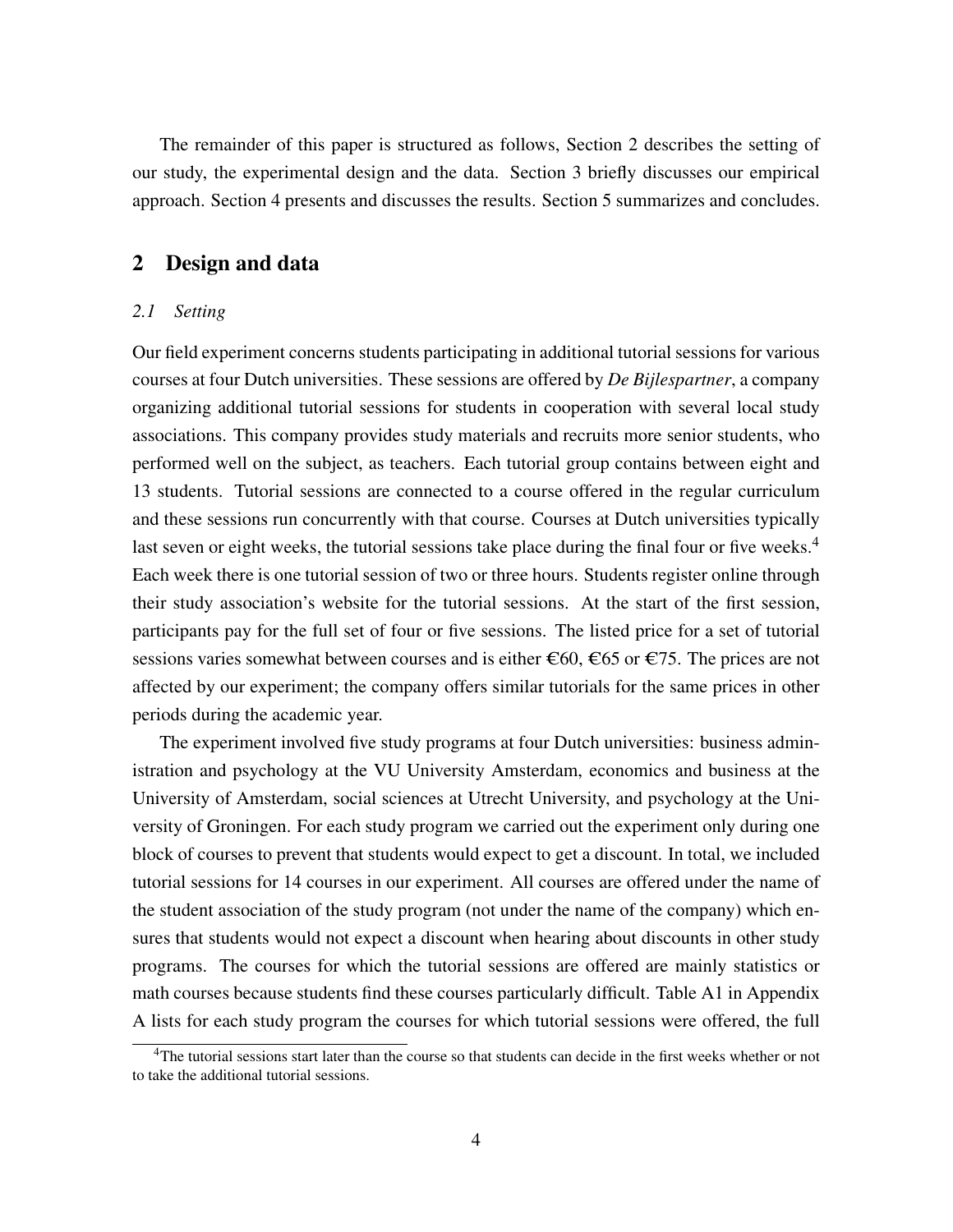price, and the numbers of groups and participating students.

#### *2.2 Experimental design*

The goal of our field experiment is to study whether education subsidies affect study effort and performance in isolation from the enrollment decision. In particular, we aim to test for the presence of a sunk-cost effect. To generate variation in tuition fees independent of students' willingness to pay, we randomly gave an unexpected discount to students who already signed up and were ready to pay the full tuition fee. We introduced four possible discounts: a full discount (treatment Free), a discount of the full price minus  $\epsilon$ 10 (treatment Large Discount; LD), a discount of  $\epsilon$ 10 (treatment Small Discount; SD) and no discount (treatment Full Price). All students have an equal ex ante probability to receive each discount level.

For the experiment we took control of the payment process for the tutorial sessions. When students registered for a set of tutorial sessions, they were informed that they had to pay in cash at the start of the first session. When students arrived we invited them to participate in a study on study behavior and informed them that they could get a discount. Students were not informed about the goal of our study and were not told why randomly different discounts were offered. Upon agreeing to participate students completed a questionnaire in which they also gave permission to use their information for this study.<sup>5</sup> The questionnaire asked, for example, about study habits, maximum willingness to pay and how much they thought the tutorial would help them to pass the relevant exam. An English translation of this pre-treatment questionnaire is in Appendix B.

After completing the questionnaire students entered a classroom one at a time to determine their discount and pay the remaining tuition fee. They were told that they had an equal chance to receive any of the four possible discounts, and that the discount would be determined by choosing a closed envelope. Before arrival of the students we prepared the envelopes with discount tickets, including an equal number of envelopes for each discount. When a student picked an envelope, this envelope was not replaced. The number of envelopes was such that the final student could choose from at least four envelopes. We chose this procedure because it is very clear to participants that the discount is randomly determined and unrelated to the quality of the tutorial sessions. This avoids that students infer something about the quality of the course from the transaction price they paid. We asked students not to reveal their discount when leaving the room to prevent students who had not paid yet from

<sup>5</sup>Only two out of 373 students refused to participate and they paid the full price. Students who did not show up for the first session or registered for the tutorial session after the official deadline were not allowed to participate in our experiment.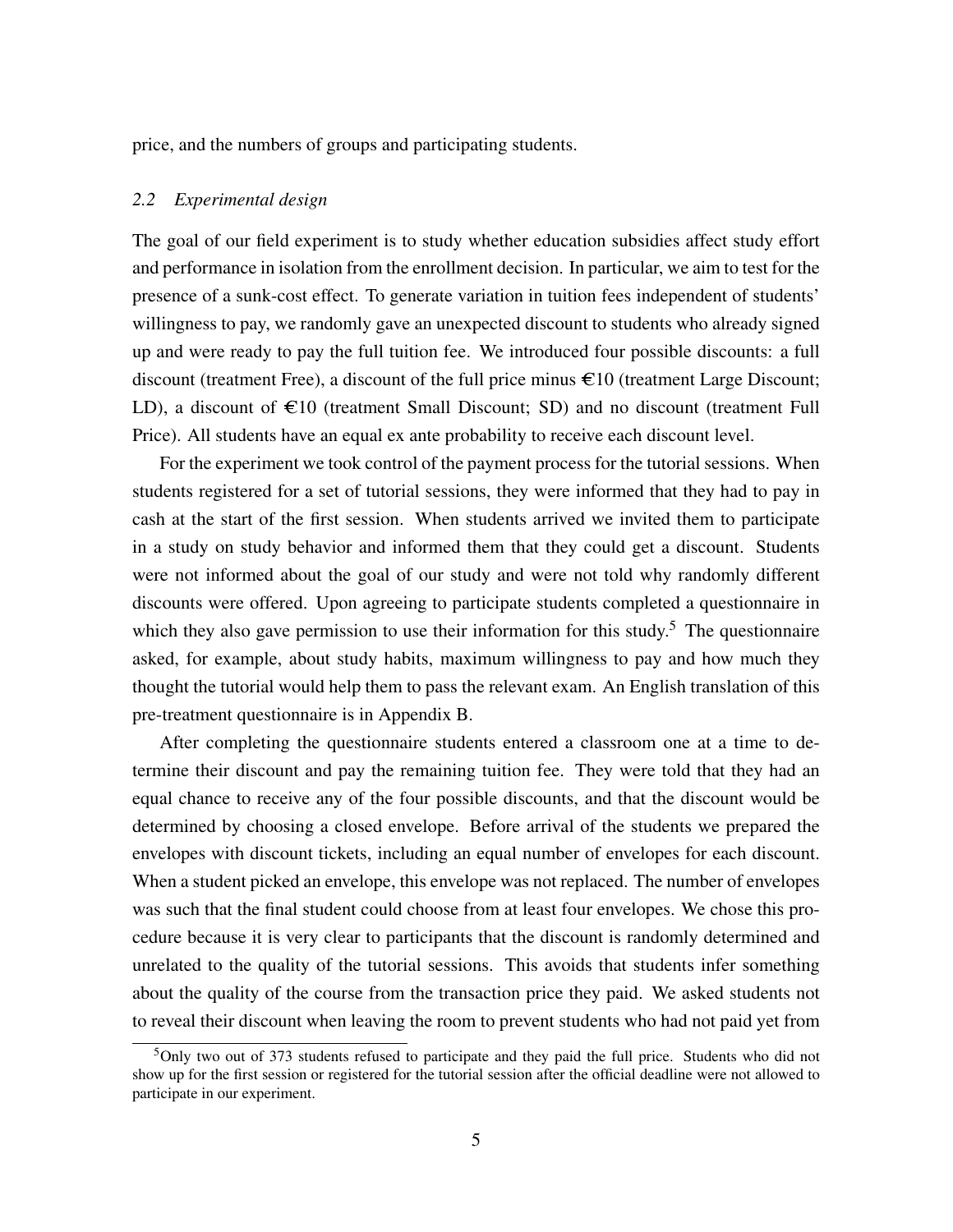updating probabilities for specific discounts.

During the course the teachers recorded students' attendance at each session and reported this to us after the course. During the final tutorial session students filled out the usual evaluation form to which we added some questions. These questions included a control question to check whether students remembered their discount, their opinion about the discount and hypothetical sunk-cost questions. An English translation of the post-treatment questionnaire can be found in Appendix B. If students were not present at the final session we contacted them to complete the evaluation form either through email or over the phone. The response rate is 94%. Finally, from the university administrations we received grades for the exams of the regular course connected to the tutorial sessions.

A possible contaminator to the sunk-cost effect is the income effect operating in the opposite direction. We asked students whether they paid for the tutorial sessions themselves or whether they received extra money from others, for example,their parents. We also asked students about their monthly income. The income effect may be less important for students whose parents pay for the course and for students with a relatively high income.

Following Ashraf et al. (2010) we included hypothetical sunk-cost questions in the posttreatment survey, which allows us to identify sunk-cost-prone people. We asked participants "suppose you bought a bottle of juice for  $\epsilon$ 2. When you start to drink it, you realize you don't really like the taste. Would you finish drinking it?" Next, we asked two follow-up questions, for  $\epsilon$ 5 and  $\epsilon$ 1, "Now suppose you bought exactly the same bottle of juice for  $\epsilon$ ... Would you finish drinking it?". A participant is categorized as sunk-cost prone if s/he always finishes the bottle, or finishes the bottle when a high price has been paid and doesn't finish the bottle when a lower price has been paid.

#### *2.3 Data*

In total, 371 students registered before the official deadline and showed up for the first meeting. Some students took two or three different tutorial courses at the same time and could get a discount at each occasion. The sample of 371 observations consists of 340 unique students, participating in 14 different subjects and 39 different tutorial groups. Randomization of the discounts took place within each tutorial group. From our sample we exclude students who are older than 26 or earn more than  $\epsilon$ 1200 a month, because they are often part-time students. We also exclude two students without exam information. The final sample contains 339 observations (312 unique students).

Table 1 provides descriptive statistics for the full sample and for each treatment group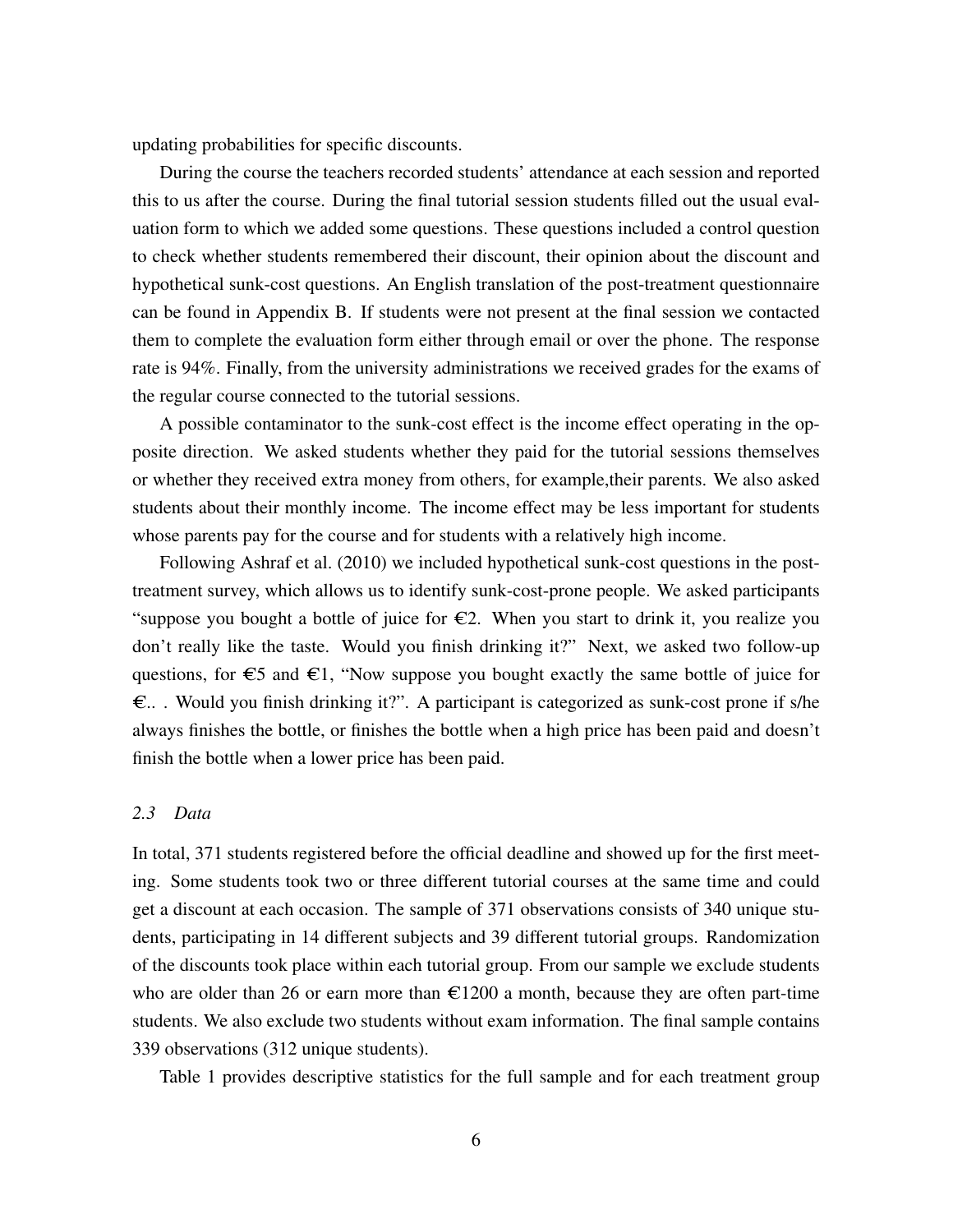| Table 1. Descriptive statistics |  |  |
|---------------------------------|--|--|
|---------------------------------|--|--|

|                                             |     |      |      |      | Treatment |            |         |
|---------------------------------------------|-----|------|------|------|-----------|------------|---------|
|                                             | obs | All  | Free | LD   | <b>SD</b> | Full price | p-value |
| Pre-treatment survey                        |     |      |      |      |           |            |         |
| Female                                      | 339 | 0.61 | 0.62 | 0.57 | 0.64      | 0.62       | 0.87    |
| Age                                         | 338 | 21.1 | 20.8 | 21.5 | 21.0      | 21.3       | 0.23    |
| Monthly income (in $\epsilon$ )             | 335 | 567  | 532  | 528  | 573       | 631        | 0.05    |
| Economics or Business student               | 339 | 0.60 | 0.60 | 0.65 | 0.62      | 0.55       | 0.76    |
| Time spend on study (per week)              | 338 | 27.0 | 26.9 | 27.5 | 27.2      | 26.4       | 0.87    |
| Time spend on subject (predicted)           | 337 | 13.3 | 14.5 | 12.5 | 12.7      | 13.3       | 0.79    |
| First attempt for exam                      | 337 | 0.68 | 0.67 | 0.65 | 0.65      | 0.75       | 0.63    |
| Max. willingness to pay (fraction of price) | 333 | 1.12 | 1.12 | 1.11 | 1.11      | 1.13       | 0.55    |
| Predicted prob. passing without tutorial    | 338 | 0.45 | 0.45 | 0.44 | 0.44      | 0.48       | 0.14    |
| Predicted prob. passing with tutorial       | 338 | 0.73 | 0.73 | 0.72 | 0.70      | 0.75       | 0.12    |
| Course payed by parents                     | 339 | 0.49 | 0.51 | 0.44 | 0.54      | 0.45       | 0.63    |
| Post-treatment survey                       |     |      |      |      |           |            |         |
| Sunk-costs prone                            | 306 | 0.45 | 0.50 | 0.44 | 0.45      | 0.42       | 0.86    |
| Quality of the course (scale 1-10)          | 319 | 7.19 | 7.26 | 7.45 | 7.04      | 7.04       | 0.46    |
| Hour spent on course                        | 317 | 10.8 | 11.1 | 10.9 | 10.5      | 10.8       | 0.74    |
| Subjective probability of passing exam      | 316 | 0.62 | 0.62 | 0.63 | 0.62      | 0.63       | 0.71    |
| $\geq$ 1 of controls missing                | 339 | 0.03 | 0.02 | 0.03 | 0.06      | 0.03       | 0.98    |
| Total number of observations                |     | 339  | 86   | 79   | 87        | 87         |         |

Note: The final column present the p-value of a Kruskal-Wallis equality-of-populations rank test.

separately. Due to the 6% non-response on the post-treatment survey and some item nonresponse, the numbers of observations vary somewhat between variables. Observations are fairly equally divided over the treatment groups. Around 60% of the participants are female and the average age is 21.1 years. The mean monthly income is about  $\epsilon$ 570, and it is a bit higher in the groups with a lower discount. About 60% of the participants are economics students. On average, students report that they devote 27 hours per week to studying and slightly over 13 hours to the course connected to the tutorial sessions. Over 30% of the students already made at least one attempt to pass the course. Students reported that they were willing to pay, on average, 12% more for the tutorial sessions than the full price and believe that participation in the sessions raises the likelihood to pass the exam by, on average, 28 percentage points. Almost half of the participants report that they received extra money from their parents to participate in the tutorial sessions. Finally, 45% of the students should be considered sunk-cost prone according to the hypothetical-choice questions in the questionnaire.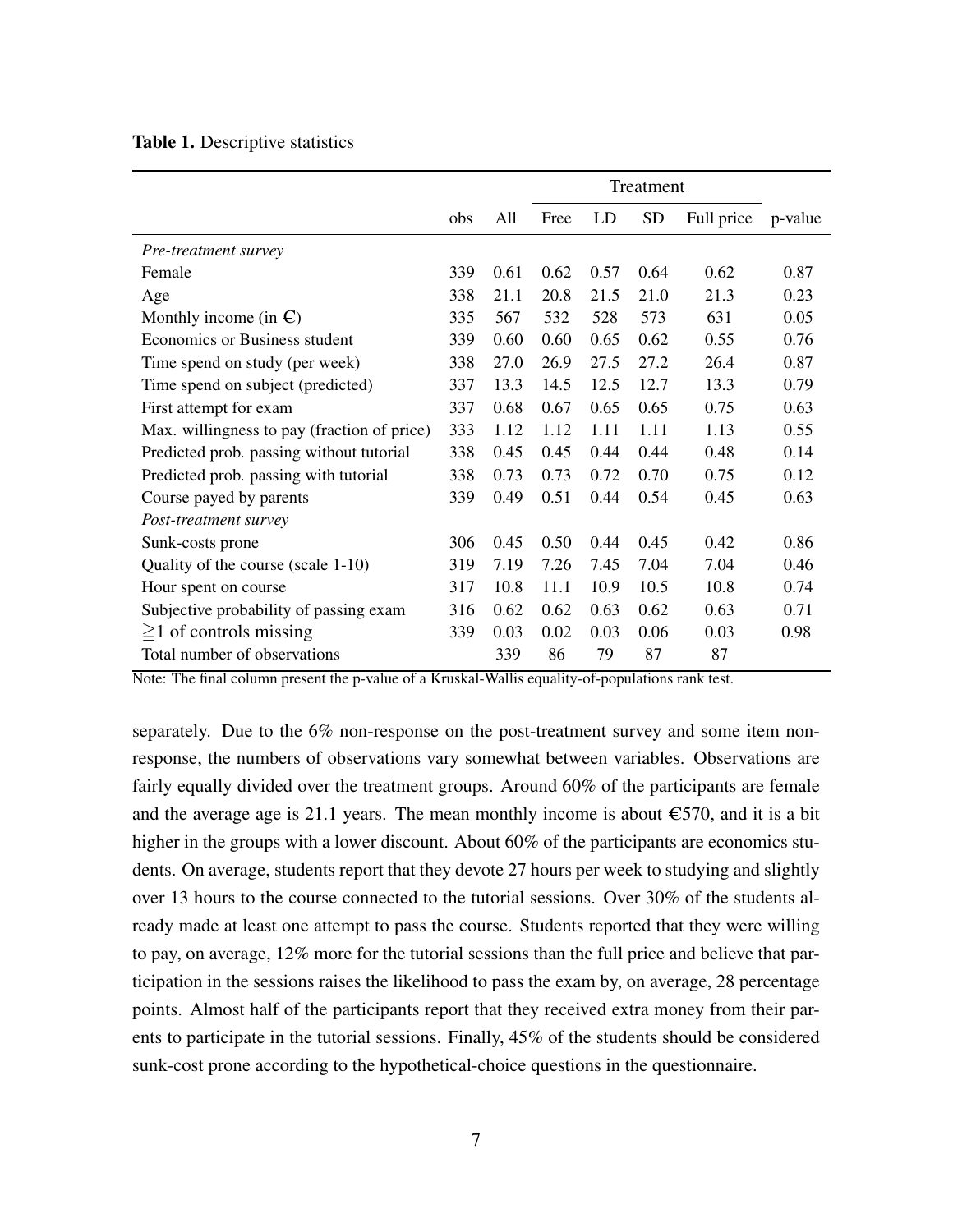#### 3 Empirical strategy

This section briefly describes our empirical approach. For each outcome (attendance and performance), we present results from the following five regressions:

$$
Y_{ic} = \alpha_1 + \beta_1 Free_i + \eta_1 LD_i + \theta_1 SD_i + \gamma_1 X_i + \mu_{1c} + \varepsilon_{1ic}
$$
 (1)

$$
Y_{ic} = \alpha_2 + \beta_2 Free_i + \gamma_2 X_i + \mu_{2c} + \varepsilon_{2ic}
$$
 (2)

$$
Y_{ic} = \alpha_3 + \beta_3 (Free_i + LD_i) + \gamma_3 X_i + \mu_{3c} + \varepsilon_{3ic}
$$
\n(3)

$$
Y_{ic} = \alpha_4 + \beta_4 (Free_i + LD_i + SD_i) + \gamma_4 X_i + \mu_{4c} + \varepsilon_{4ic} \tag{4}
$$

$$
Y_{ic} = \alpha_5 + \beta_5 Discount_i + \gamma_5 X_i + \mu_{5c} + \varepsilon_{5ic}
$$
 (5)

where  $Y_i$  is the outcome variable for student *i* in course *c*; *Free*<sub>*i*</sub>, *LD*<sub>*i*</sub> and *SD*<sub>*i*</sub> are indicators for the different treatment groups; *Discount<sub>i</sub>* is a continuous measure for the discount;  $X_i$  is a vector of control variables; and the  $\mu_c$ 's are course fixed effects. The  $\beta$ 's,  $\eta_1$  and  $\theta_1$  are the parameters of interest.

Equation (1) includes separate dummies for the three different discount levels. This tests for each discount level separately whether it has an impact compared to the "full price". Equation (2) only includes a dummy for the "free" treatment, and, therefore, compares paying nothing to paying something (large discount, small discount and full price jointly). This specification tests whether paying matters.<sup>6</sup> Equation (3) includes a dummy which equals one for the "free" treatment and the "large discount" treatment, and, therefore, compares these treatments jointly to the other two treatments (small discount and full price) jointly. This specification tests whether paying (almost) nothing has a different impact than paying (almost) the full price and therefore compares two groups of participants with a large price difference between the groups and a small price difference within the groups. Equation (4) includes a dummy which is one if any discount is given and thus compares getting a discount versus paying the full price. Finally, equation (5) includes the size of the discount as fraction of the full price as treatment variable.<sup>7</sup>

 $6$ This specific hypothesis was suggested to Ashraf et al. (2010) by NGO personnel regarding the use of Clorin. They find estimates that are large and positive, but not significant. From which they conclude that "while our data show no evidence of an effect of an act of paying, they are at least consistent with such an effect, suggesting the need for further research."

<sup>&</sup>lt;sup>7</sup>Note that equations (2) to (5) are restricted versions of equation (1). The respective restrictions are: (*i*)  $\eta_1 = \theta_1 = 0$ ; (*ii*)  $\beta_1 = \eta_1$ ;  $\theta_1 = 0$ ; (*iii*)  $\beta_1 = \eta_1 = \theta_1$ ; (*iv*)  $\beta_1$ ,  $\eta_1$  and  $\theta_1$  are proportionate to the discounts. Recall that the full price differs somewhat between courses. Therefore, the large and small discount are a slightly different fraction of the full price. The course fixed effects deal with this.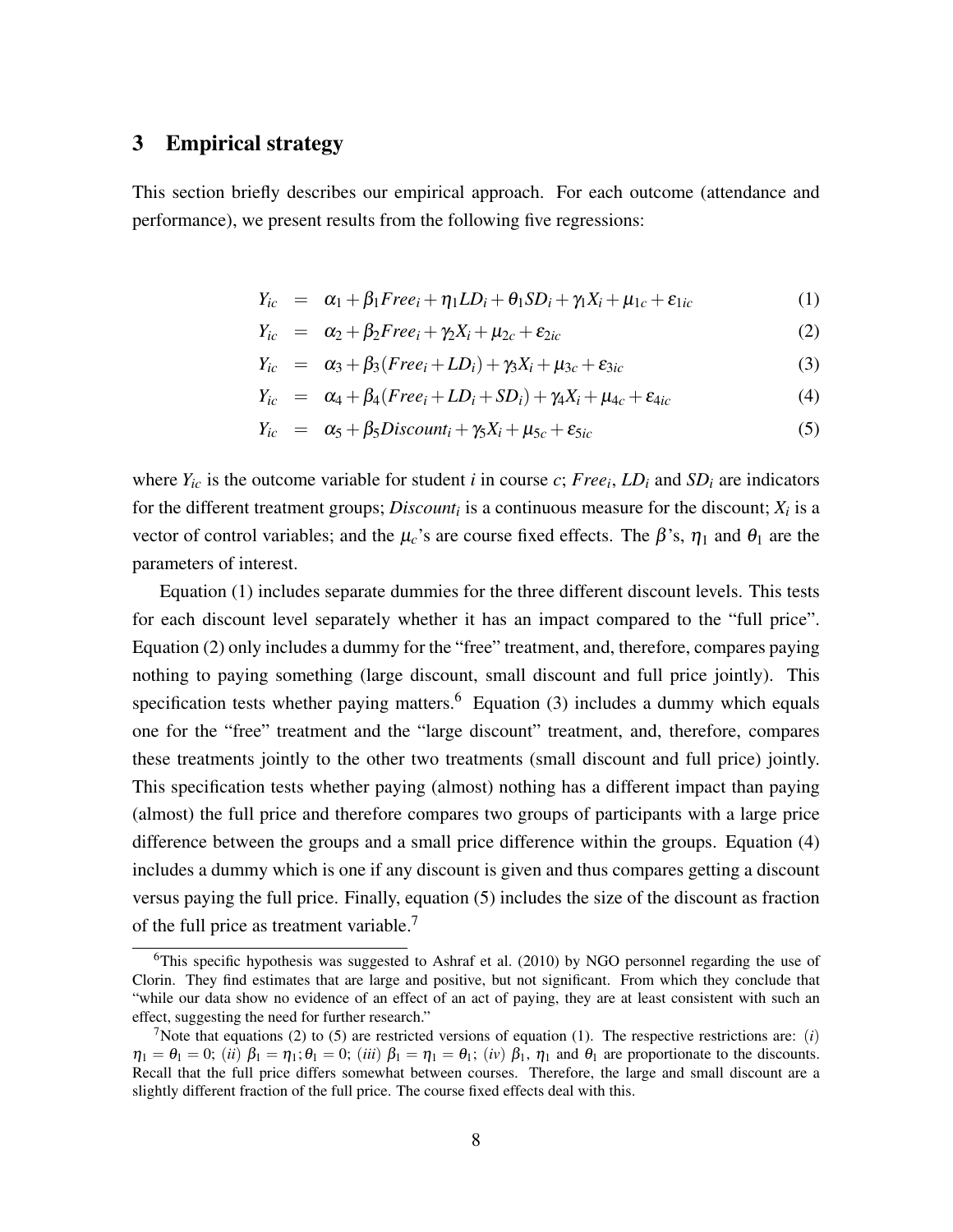For all five equations we present results from specifications with and without control variables. The control variables are gender, age, income, maximum willingness to pay, whether the course is paid by someone else, average study time, whether it is the first attempt for the exam, and the estimated probability to pass the exam without tutorial. All control variables are measured before the randomization. Standard errors are clustered at the level of the 39 tutorial groups.

We also present results from specifications where the treatment variables are interacted with student characteristics. The first student characteristic for which we investigate interaction effects is the sunk-cost-prone indicator. This allows us to examine whether the hypothetical sunk-cost questions help to identify students who respond (stronger) to discounts. The two other student characteristics that we interact with the treatment variables are: i) an indicator for the course being paid by someone else and ii) an indicator for the student having income above the median. With these two variables we assess the relevance of income effects.

#### 4 Results

We present the empirical results in four subsections. In subsection 4.1 we present estimates of the impact of the treatments on various measures of attendance. Next we look at the impact of the treatment on study performance in subsection 4.2. Then we characterize the sunkcost-prone students in subsection 4.3. Finally, in subsection 4.4 we assess the importance of income effects of the discounts.

#### *4.1 The impact of treatments on attendance*

Table 2 presents estimation results for two measures of attendance as outcome variables: being always present at the tutorial sessions and the fraction of sessions attended. Columns  $(1)$ ,  $(2)$ ,  $(4)$ , and  $(5)$  present average effects for the full sample. Columns  $(3a)$ ,  $(3b)$ ,  $(6a)$ , and (6b) present results from specifications in which the discount variables are interacted with the indicator for sunk-cost proneness. Based on the specifications with interactions, these columns present impact estimates separately for sunk-cost-prone students and for other (non-sunk-cost-prone) students.

The overall pattern for the full sample is somewhat erratic. The results from equation (1) suggest that students who received the free treatment are present less often than students who paid the full price. At the same time, students who received the large discount are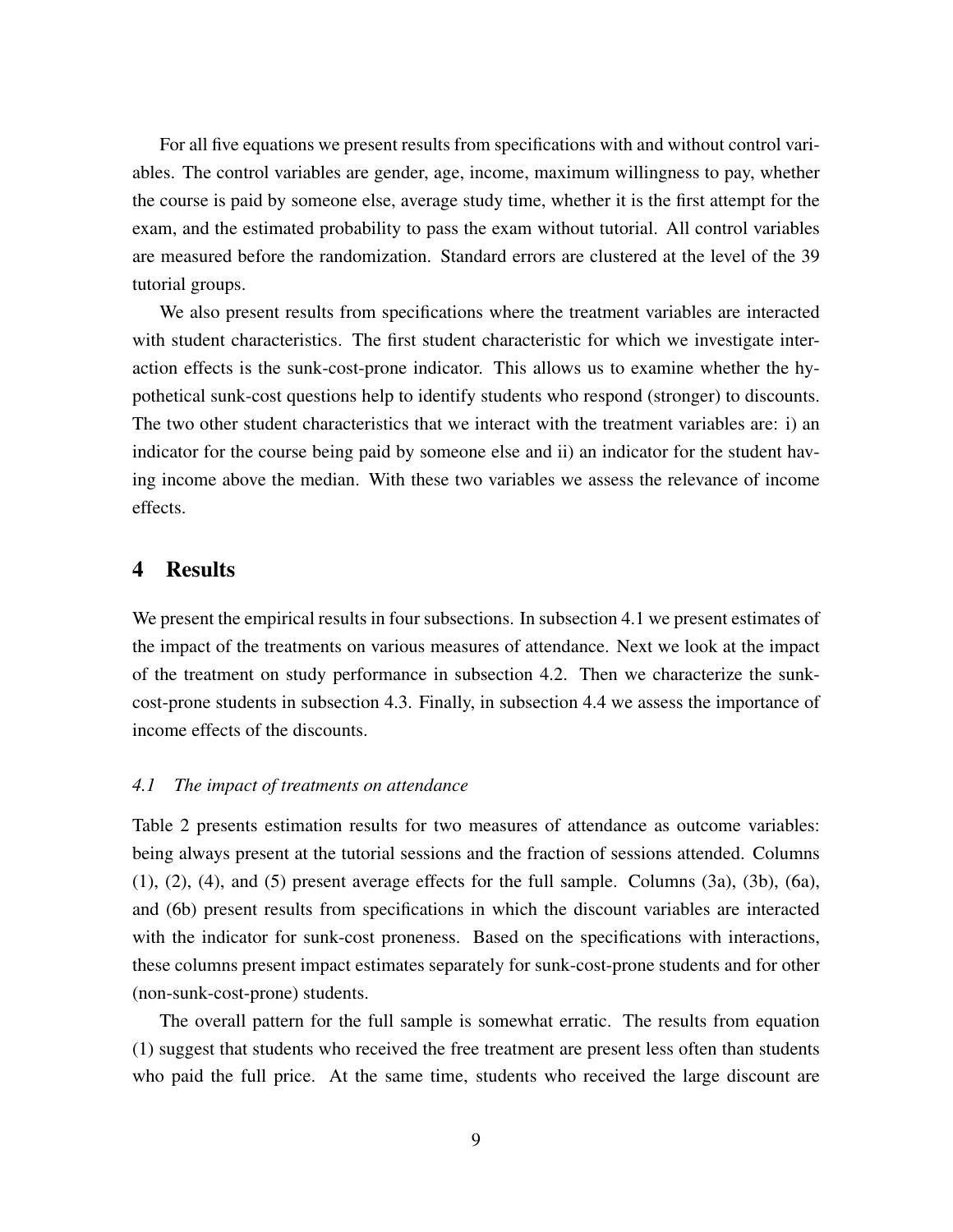present more often and are more likely to be always present than students who paid the full price. These findings are somewhat sensitive to the inclusion of control variables. This nonmonotone pattern is neither consistent with a sunk-cost effect nor with an income effect. The results from equation (2) show that students in the free treatment are less likely to be always present and are present less often than students from the three other treatments together. These results disappear when the students who received the large discount are added to those who received the free treatment (equation (3)). This indicates that the main differences in attendance is between the students in the free treatment and in the large discount treatment. These results do not provide evidence in support of a sunk-cost effect in the full sample on being always present or attendance rates.

The effects of the discounts on the attendance of sunk-cost-prone students provide support for the hypothesis that these students attend the tutorial sessions less often and are less likely to be always present when they receive a (large) discount on the tuition fee. The results from equation (1) show that sunk-cost-prone students are 28 percentage points less likely to attend all sessions when they receive the free treatment compared to paying the full price (column 3a). The fraction of tutorial sessions that they attend is also 11 percentage points lower than that of the sunk-cost-prone students who paid the full price (column 6a). The effects on attendance of receiving the large discount or receiving the small discount are also negative for sunk-cost-prone students, although these are not statistically significant. In the other equations the estimated effects of the treatment for sunk-cost-prone students in columns 3a and 6a, are (with one exception) all significantly negative: students who received a (larger) discount attended fewer tutorial sessions.

Several studies find that people respond to financial incentives during the so-called hot decision stage shortly after the announcement of a payment scheme, but no longer during the cold decision stage (Gneezy and List, 2006; Leuven et al., 2011). Such a pattern is also present in the study of Arkes and Blumer (1985), who find that the sunk-cost effect is driven by behavior in the first half of the theater season. To inquire whether the sunk-cost effect for sunk-cost-prone students is driven by the hot decision stage, we look at students' attendance in each separate tutorial meeting. In particular, we distinguish between the second meeting, the third meeting and the last (fourth or fifth) meeting.<sup>8</sup> Because students could only participate in our experiment if they attended the first meeting, there is no variation in the attendance in that meeting.

Table 3 reports the effects of treatments on attendance by session, separately for sunk-

<sup>8</sup>One course (11 students) had only three meetings. Attendance of the third meeting of that course is included in the analysis of the third meeting as well as in the analysis of the last meeting.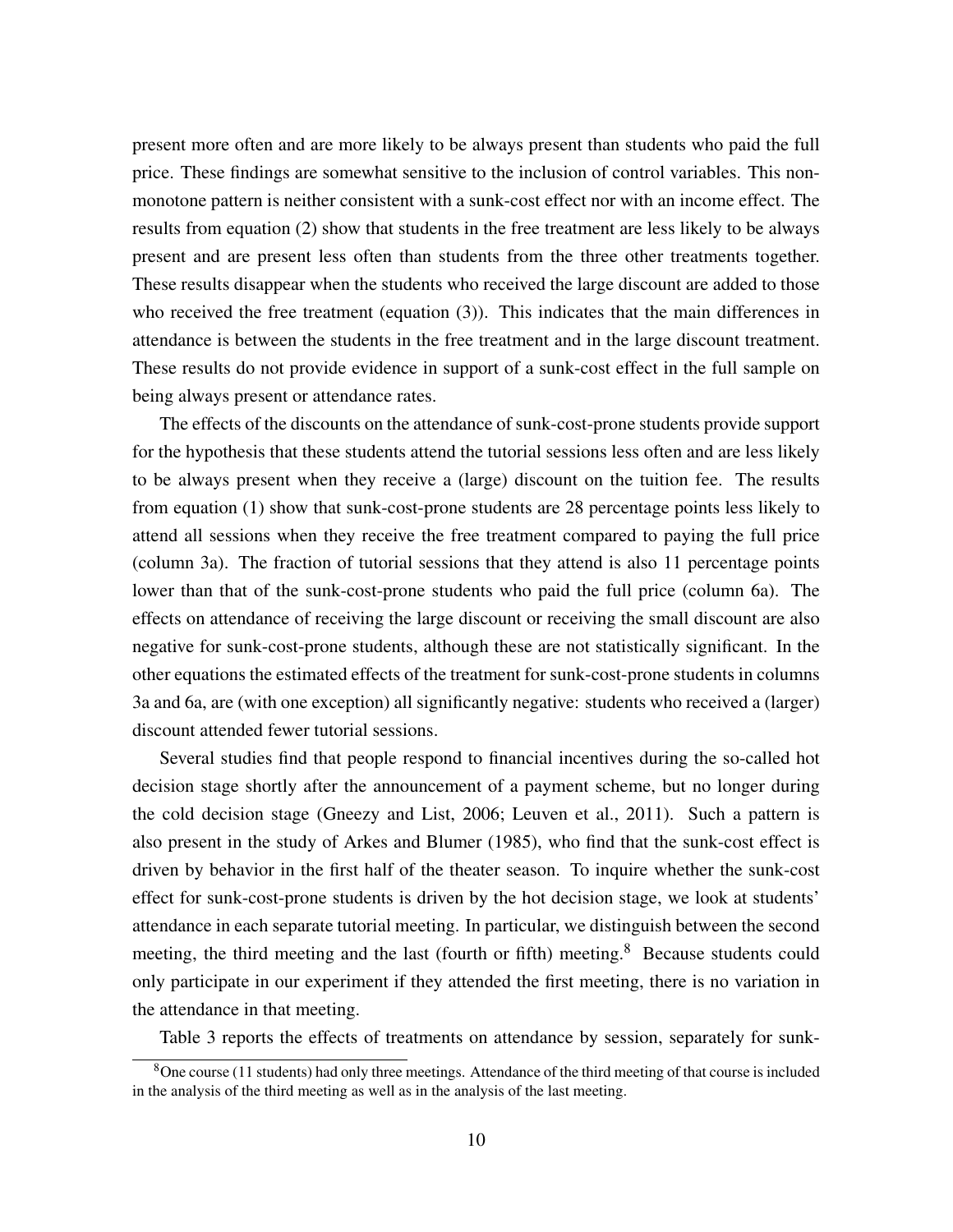| Eq                      | Variable                                                                                                                                                                                              |                         |                               | Always present    |               |                         | Fraction present |                  |               |
|-------------------------|-------------------------------------------------------------------------------------------------------------------------------------------------------------------------------------------------------|-------------------------|-------------------------------|-------------------|---------------|-------------------------|------------------|------------------|---------------|
|                         |                                                                                                                                                                                                       | ₹                       | ₹                             | Sunk-cost         | <b>Others</b> | ₹                       | ₹                | Sunk-cost        | <b>Others</b> |
|                         |                                                                                                                                                                                                       |                         |                               | prone             |               |                         |                  | prone            |               |
|                         |                                                                                                                                                                                                       | $\widehat{\Xi}$         | $\widehat{G}$                 | (3a)              | (3b)          | $\widehat{f}$           | $\widehat{c}$    | (6a)             | $\bigcirc$    |
| $\widehat{\Xi}$         | Free                                                                                                                                                                                                  | $-0.06(0.06)$           | $\widetilde{C}$<br>$-0.11(0)$ | $-0.28(0.09)$ *** | 0.05(0.11)    | $-0.03(0.03)$           | $-0.05(0.03)$    | $-0.11(0.04)$ ** | 0.03(0.06)    |
|                         |                                                                                                                                                                                                       | $0.13(0.07)$ *          | 0.07(0.07)                    | $-0.09(0.09)$     | 0.17(0.10)    | $0.06(0.03)*$           | 0.03(0.03)       | $-0.05(0.04)$    | 0.07(0.05)    |
|                         | SD                                                                                                                                                                                                    | 0.03(0.07)              | $-0.04(0.08)$                 | $-0.15(0.11)$     | 0.04(0.12)    | 0.01(0.04)              | $-0.01(0.04)$    | $-0.07(0.05)$    | 0.04(0.05)    |
| $\widehat{C}$           | Free                                                                                                                                                                                                  | $-0.11(0.05)*$          | $(5.05)$ **<br>$-0.12(0)$     | $-0.19(0.09)$ **  | $-0.02(0.08)$ | $-0.05(0.03)*$          | $-0.06(0.03)$ ** | $-0.07(0.04)$ *  | $-0.01(0.05)$ |
|                         | $(3)$ Free LD                                                                                                                                                                                         | 0.02(0.04)              | (50, 1)<br>$-0.00(0)$         | $-0.12(0.07)$ *   | 0.10(0.07)    | 0.01(0.02)              | $-0.01(0.02)$    | $-0.04(0.03)$    | 0.03(0.04)    |
| $\widehat{\mathcal{F}}$ | Free   LD   SD                                                                                                                                                                                        | 0.03(0.06)              | $\odot$<br>$-0.03(0)$         | $-0.18(0.08)$ **  | 0.09(0.09)    | 0.01(0.03)              | $-0.01(0.03)$    | $-0.08(0.03)$ ** | 0.04(0.04)    |
|                         | (5) Discount                                                                                                                                                                                          | 0.00(0.05)              | (50)<br>$-0.03(0)$            | $-0.16(0.08)$ **  | 0.10(0.08)    | 0.00(0.02)              | $-0.02(0.03)$    | $-0.06(0.03)$ *  | 0.03(0.04)    |
|                         | Mean dependent variable                                                                                                                                                                               | 0.69                    | 0.69                          | 0.89              | 0.59          | 0.86                    | 0.86             | 0.97             | 0.82          |
|                         | full price treatment                                                                                                                                                                                  |                         |                               |                   |               |                         |                  |                  |               |
|                         | Control variables                                                                                                                                                                                     | $\overline{\mathbf{a}}$ | yes                           | yes               |               | $\overline{\mathbf{a}}$ | yes              | yes              |               |
|                         | Observations                                                                                                                                                                                          | 327                     | 327                           | 295               |               | 327                     | 327              | 295              |               |
|                         | Note: Regressions in the even-numbered columns include controls for gender, age, income, maximum willingness to pay, course paid by someone else, average study time, first attempt for exam          |                         |                               |                   |               |                         |                  |                  |               |
|                         | and the estimated probability to pass the exam without tutorial. Standard errors in parentheses. ****,**,* - estimates significantly different from zero at 1%, 5% and 10% level. Furthermore, course |                         |                               |                   |               |                         |                  |                  |               |

Table 2. Effects of treatments on attendance Table 2. Effects of treatments on attendance fixed effects are included and standard errors are clustered by tutorial group.

fixed effects are included and standard errors are clustered by tutorial group.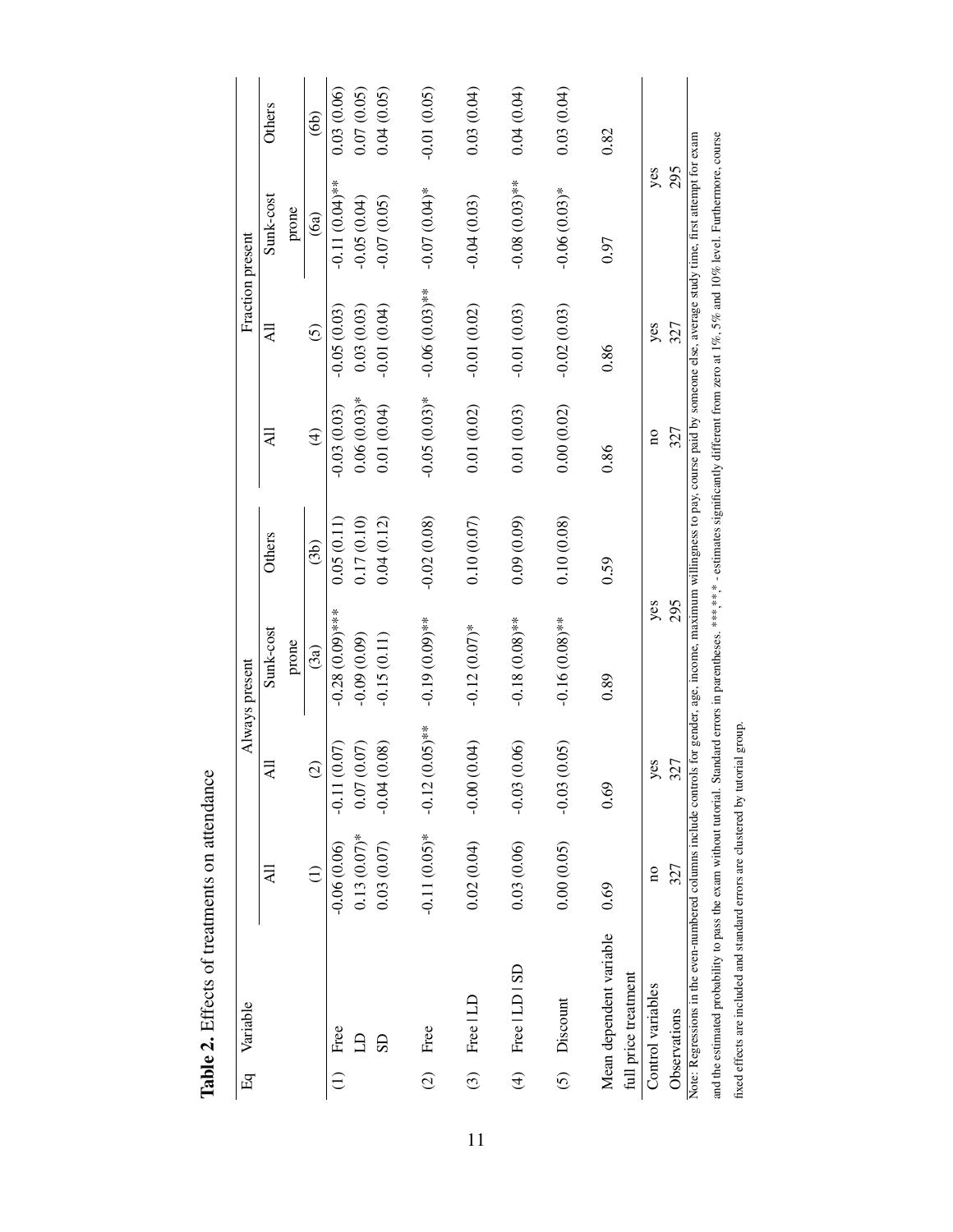cost-prone students and other students.<sup>9</sup> For sunk-cost-prone students the effect on attendance is not yet present in the second session. It becomes negative but not significantly so for the third session, and for the last session it is negative and significant. The sunk-cost effect for sunk-cost-prone students is thus not due to the hot decision stage.

#### *4.2 The impact of treatments on study performance*

We now turn to the impact of the transaction price on study performance. Table 4 reports estimates of the effects of the different treatments on the probability to pass the exam and on the exam grade (conditional on writing the exam). The results are based on regressions that include interactions of the treatment variables and the sunk-cost-prone indicator as well as the full set of control variables. None of the effects of the treatments on exam performance are significantly different from zero, neither for the sunk-cost-prone students nor for the others.

Based on the results in the previous subsection we might have expected that sunk-costprone students perform worse when receiving a larger discount. This is not what we find: their lower attendance does not translate into weaker performance. This is probably due to the fact that the impact of the discounts on attendance is not strong enough. It may also be that the effect of attendance on exam performance is not so strong.

#### *4.3 Characterizing sunk-cost-prone students*

Only sunk-cost-prone students appear to respond to the discounts. We followed Ashraf et al. (2010) by using hypothetical survey questions to determine the sunk-cost proneness of an individual. Here we characterize sunk-cost-prone students by regressing the indicator for being sunk-cost prone on a number of observed characteristics. Table 5 shows the results from these regressions. Economics and business students are less likely to be sunk-cost prone. This is also true for students who have a high willingness to pay for the tutorial course. Otherwise the results show that the sunk-cost-prone indicator is only weakly correlated with the student characteristics that we observe.

#### *4.4 Do income effects play a role?*

A discount on the full price may in principle affect attendance through an income effect. Students who pay the full price for the course have less wealth and may, therefore, decide to work more, perhaps at the expense of lower attendance of the course. This mechanism works

<sup>&</sup>lt;sup>9</sup>The results for the full sample show no significant effects of the discounts on attendance by session.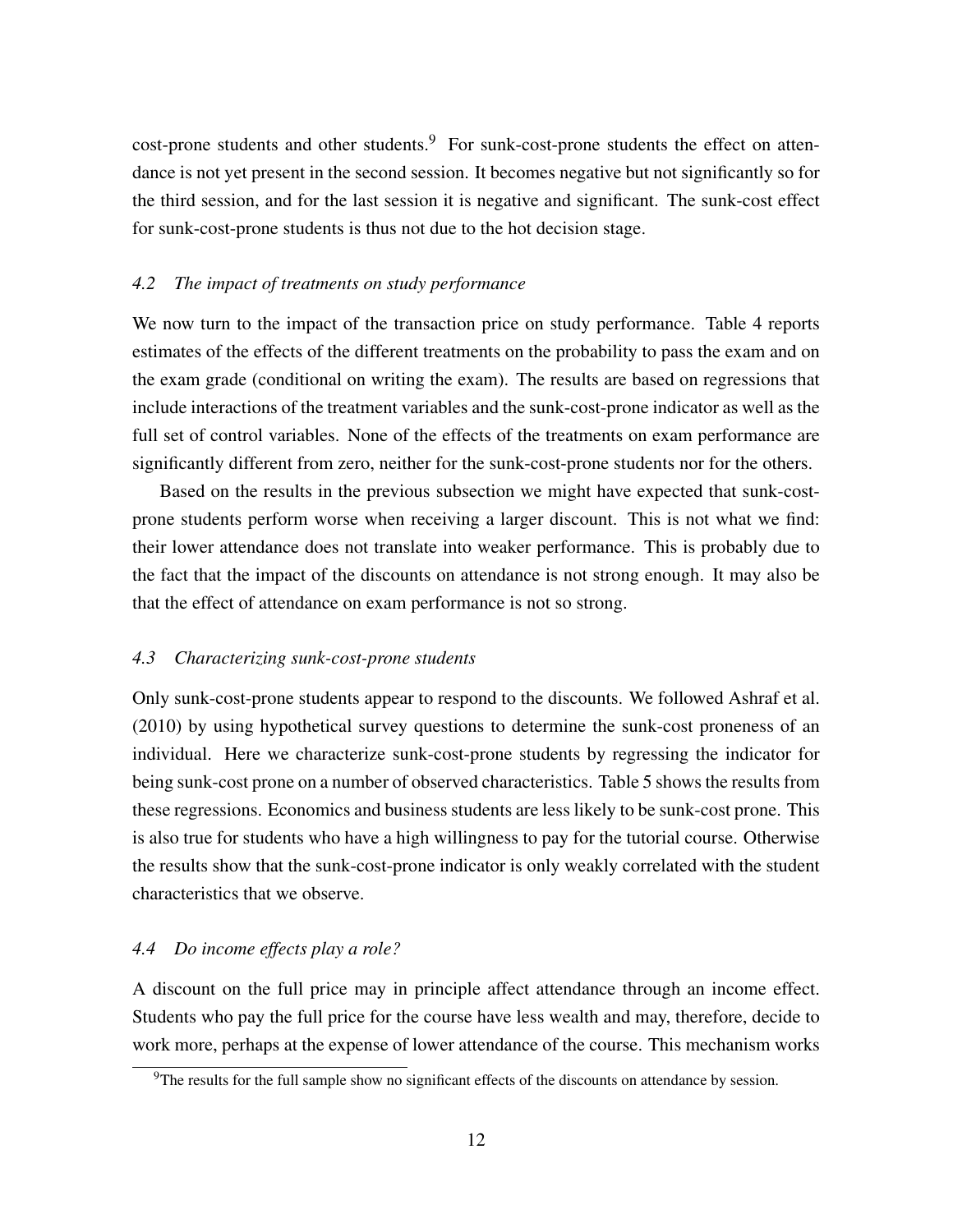| $E_{\rm d}$   | Variable                |               | 2nd           |                 | 3rd           |                   | Last             |
|---------------|-------------------------|---------------|---------------|-----------------|---------------|-------------------|------------------|
|               |                         | Sunk-cost     | Others        | Sunk-cost       | Others        | Sunk-cost         | Others           |
|               |                         | prone         |               | prone           |               | prone             |                  |
|               | Free                    | $-0.02(0.05)$ | $-0.11(0.07)$ | $-0.07(0.05)$   | 0.03(0.08)    | $-0.26(0.09)$ *** | 0.13(0.10)       |
|               |                         | 0.02(0.04)    | $-0.05(0.06)$ | (0.07, 0.04)    | 0.05(0.08)    | $-0.14(0.08)*$    | $0.20(0.06)$ *** |
|               | $\overline{S}$          | $-0.03(0.05)$ | $-0.03(0.05)$ | $-0.03(0.04)$   | 0.11(0.07)    | $-0.11(0.08)$     | 0.03(0.10)       |
| $\widehat{c}$ | Free                    | $-0.01(0.03)$ | $-0.08(0.06)$ | $-0.03(0.04)$   | $-0.03(0.07)$ | $-0.17(0.08)$ **  | 0.04(0.07)       |
| $\odot$       | Free   LD               | 0.02(0.03)    | $-0.06(0.05)$ | $-0.05(0.03)*$  | $-0.02(0.05)$ | $-0.14(0.06)$ **  | $0.15(0.05)$ *** |
|               | (4) FreeILDISD          | $-0.01(0.04)$ | $-0.06(0.04)$ | $-0.06(0.03)*$  | 0.06(0.06)    | $-0.17(0.06)$ **  | 0.11(0.07)       |
| $\widehat{c}$ | Discount                | 0.01(0.04)    | $-0.08(0.06)$ | $-0.06(0.04)$ * | $-0.01(0.07)$ | $-0.19(0.07)$ *** | $0.17(0.06)$ *** |
|               | Mean dependent variable | 0.97          | 0.95          | 1.00            | 0.85          | 0.97              | 0.67             |
|               | full price treatment    |               |               |                 |               |                   |                  |
|               | Control variables       |               | yes           |                 | yes           | yes               |                  |
|               | Observations            |               | 295           |                 | 295           | 295               |                  |

Table 3. Effects of treatments on attendance by session - Heterogenous effects by sunk-cost proneness Table 3. Effects of treatments on attendance by session – Heterogenous effects by sunk-cost proneness

13

obability to pass the exam without taking a tutorial. Standard errors are in parentheses. \*\*\*,\* \* - estimates significantly different from zero at 1%, 5% and 10% level. Furthermore, course fixed effects are Note: All regressions include controls for gender, age, income, maximum willingness to pay, course payed by someone else, time spent on study, first attempt for exam and the estimated probability to pass the exam without taking a tutorial. Standard errors are in parentheses. \*\*\*,\*,\*,\*, estimates significantly different from zero at 1%, 5% and 10% level. Furthermore, course fixed effects are included and standard errors are clustered by tutorial group. included and standard errors are clustered by tutorial group. Note: All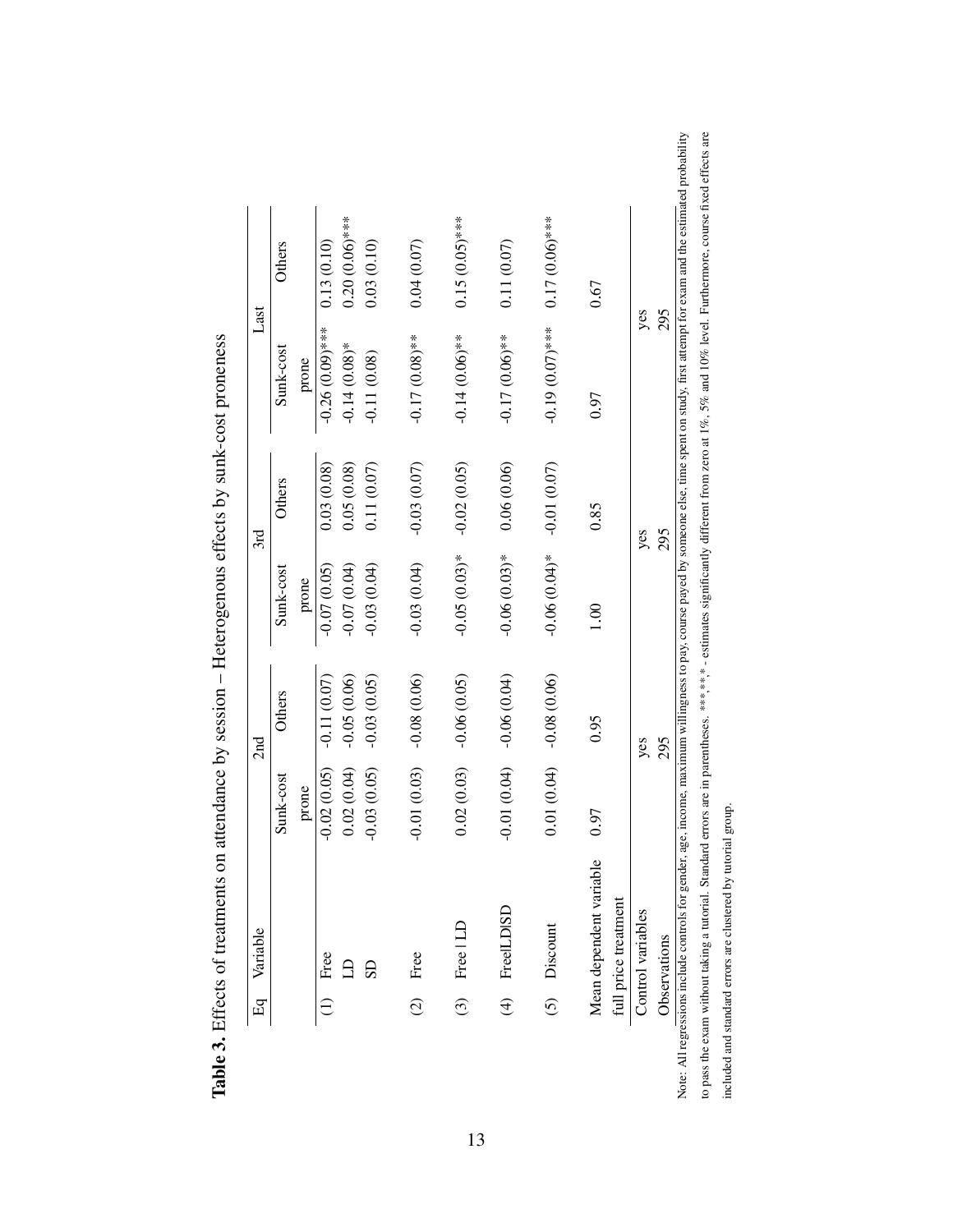| Eq  | Variable                                                                                                                                              | Passed          |               | Grade           |               |
|-----|-------------------------------------------------------------------------------------------------------------------------------------------------------|-----------------|---------------|-----------------|---------------|
|     |                                                                                                                                                       | Sunk-cost prone | Others        | Sunk-cost prone | Others        |
| (1) | Free                                                                                                                                                  | 0.03(0.12)      | 0.16(0.12)    | $-0.03(0.43)$   | 0.54(0.46)    |
|     | LD                                                                                                                                                    | 0.18(0.11)      | 0.06(0.09)    | $-0.14(0.37)$   | $-0.16(0.40)$ |
|     | <b>SD</b>                                                                                                                                             | 0.01(0.11)      | $-0.01(0.11)$ | $-0.14(0.41)$   | 0.20(0.45)    |
| (2) | Free                                                                                                                                                  | $-0.04(0.09)$   | 0.14(0.09)    | 0.07(0.39)      | 0.53(0.33)    |
| (3) | Free   LD                                                                                                                                             | 0.10(0.08)      | 0.11(0.07)    | $-0.00(0.33)$   | 0.06(0.25)    |
| (4) | Free   LD   SD                                                                                                                                        | 0.07(0.09)      | 0.07(0.09)    | $-0.10(0.31)$   | 0.18(0.38)    |
| (5) | Discount                                                                                                                                              | 0.09(0.09)      | 0.13(0.08)    | $-0.01(0.39)$   | 0.15(0.31)    |
|     | Mean dependent variable                                                                                                                               | 0.45            | 0.38          | 5.7             | 5.2           |
|     | full price treatment                                                                                                                                  |                 |               |                 |               |
|     | Control variables                                                                                                                                     | yes             |               | yes             |               |
|     | Observations<br>ote; All regressions include controls for gender, age, income, maximum willingness to nay, course naved by someone else, time spent o | 295             |               | 266             |               |

Table 4. Effects of treatments on study performance – Heterogenous effects by sunk-cost proneness

Note: All regressions include controls for gender, age, income, maximum willingness to pay, course payed by someone else, time spent on study, first attempt for exam and the estimated probability to pass the exam without taking a tutorial. Standard errors are in parentheses. \*\*\*,\*\*,\* - estimates significantly different from zero at 1%, 5% and 10% level. Furthermore, session fixed effects are included and standard errors are clustered by session.

#### Table 5. Characterizing sunk-cost-prone students

| Variable                                    |                  | Sunk-cost prone  |                  |
|---------------------------------------------|------------------|------------------|------------------|
| Female                                      | 0.06(0.06)       | $-0.00(0.07)$    | $-0.03(0.07)$    |
| Age                                         | $-0.02(0.01)$ ** | $-0.02(0.01)$    | $-0.02(0.01)$    |
| Monthly income (in euros)                   |                  | $-0.00(0.00)$    | $-0.00(0.00)$    |
| Economics or Business student               |                  | $-0.15(0.07)$ ** | $-0.18(0.07)$ ** |
| Time spend on study (per week)              |                  |                  | 0.00(0.00)       |
| First attempt for exam                      |                  |                  | $-0.09(0.06)$    |
| Max. willingness to pay (fraction of price) |                  |                  | $-0.25(0.08)$ ** |
| Predicted prob. passing without tutorial    |                  |                  | $-0.16(0.16)$    |
| Course paid by parents                      |                  |                  | 0.00(0.06)       |
| R-squared                                   | 0.02             | 0.04             | 0.06             |
| <b>Observations</b>                         | 295              | 295              | 295              |

Note: This table reports results from an OLS regression of the sunk-cost-prone indicator on students background characteristics. Standard

errors are in parentheses. \*\*\*,\*\*,\* - estimates significantly different from zero at 1%, 5% and 10% level.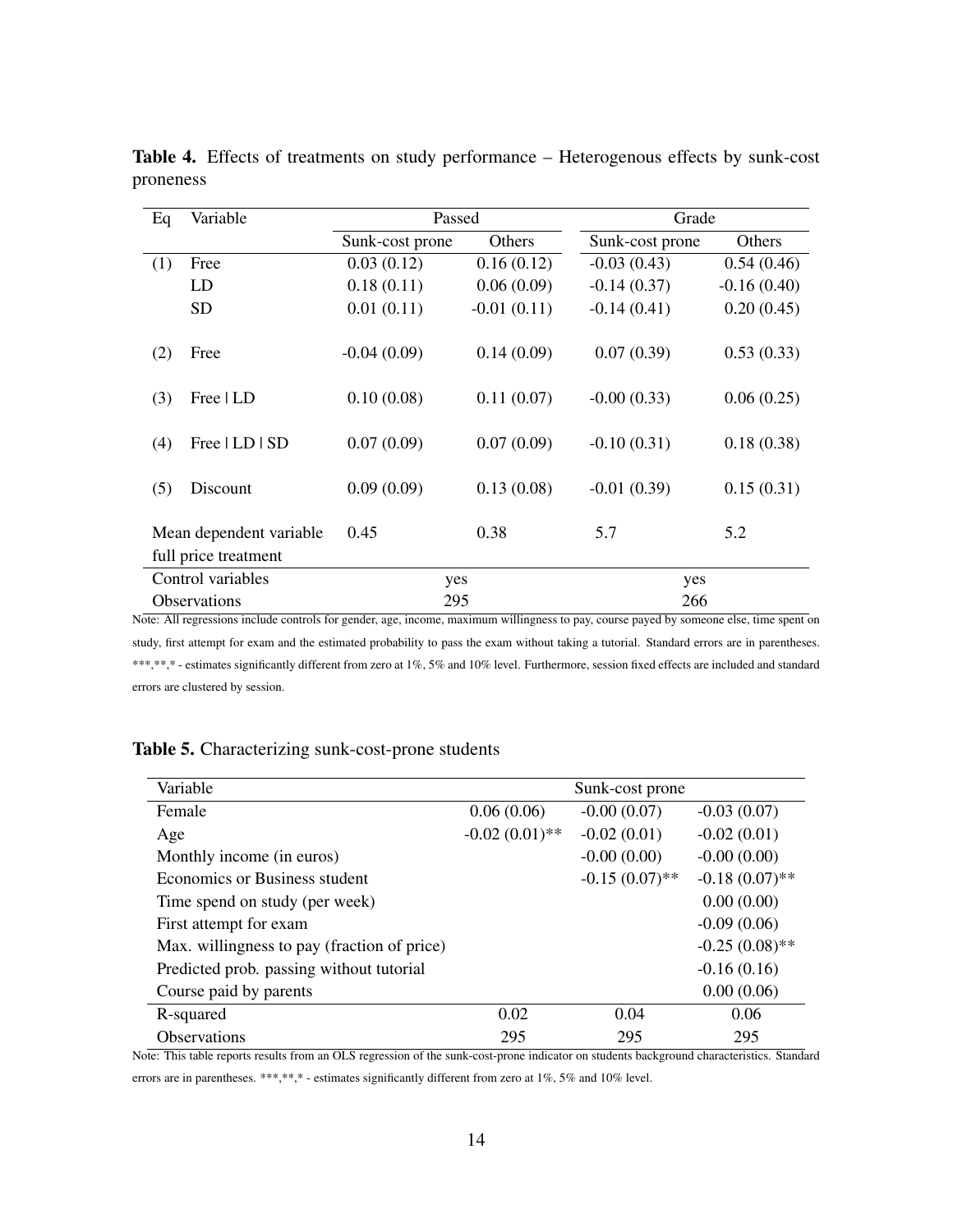in the opposite direction of the sunk-cost effect and may thus possibly explain why we find no support for a sunk-cost effect in the full sample.

To examine this possibility we estimated treatment effects for students who are less likely to be affected by an income effect. We define such students in two ways. First, as students who did not pay for the course themselves but whose parents paid for the course. We asked students whether they paid for the tutorial course from their regular income or whether they received extra money to pay for the tutorial course from their parents.<sup>10</sup> Second, we take students with monthly income above the median monthly income in our sample (Ashraf et al., 2010 use the same approach).

We re-estimated our models including interaction terms of treatment dummies with indicators for paying parents and above median income, respectively. Table 6 reports the results. If income effects hide the presence of a sunk-cost effect in the full sample, we expect to find negative treatment effects for students who did not pay themselves and for students with income above the median. We find no evidence that income effects hide a sunk-cost effects. In fact we find significantly lower attendance when assigned to the Free treatment for students who paid themselves, but not for students whose parents paid, the opposite of the hypothesized income effect.<sup>11</sup>

#### 5 Conclusion

Discounts on tuition fees reduce class attendance of sunk-cost-prone students, which are about 45% of our sample of university students. When these students do not pay for the course, their attendance rate is 11 percentage points lower than when paying the full price. The course attendance of students who are not sunk-cost prone, is not affected by discounts. To identify sunk-cost-prone students, we followed Ashraf et al. (2010) and used a set of hypothetical questions.

Our results contrast with the findings of Ashraf et al. (2010) and Cohen and Dupas (2010),

 $10$ We phrase the question like this since most students in the Netherlands receive some study allowance from their parents. We believe the relevant margin is whether students receive extra money, earmarked for the tutoring course. Paying the course from the general study allowance implies a reduction of their disposable income whereas receiving extra money for the course does not.

<sup>&</sup>lt;sup>11</sup>Next to income effects, another potential contaminating factor is that students may perceive a lower price as a signal of lower quality. We believe that the procedure of letting students draw a closed envelope guarantees that students will think that the quality of the course is unrelated to the transaction price they paid. Consistent with this we find no impact of the treatment indicators on students' appreciation of the courses (results not reported). Ashraf et al. (2010) conduct a similar test when they use information from their follow-up survey about respondents' perception of product quality (p.2402).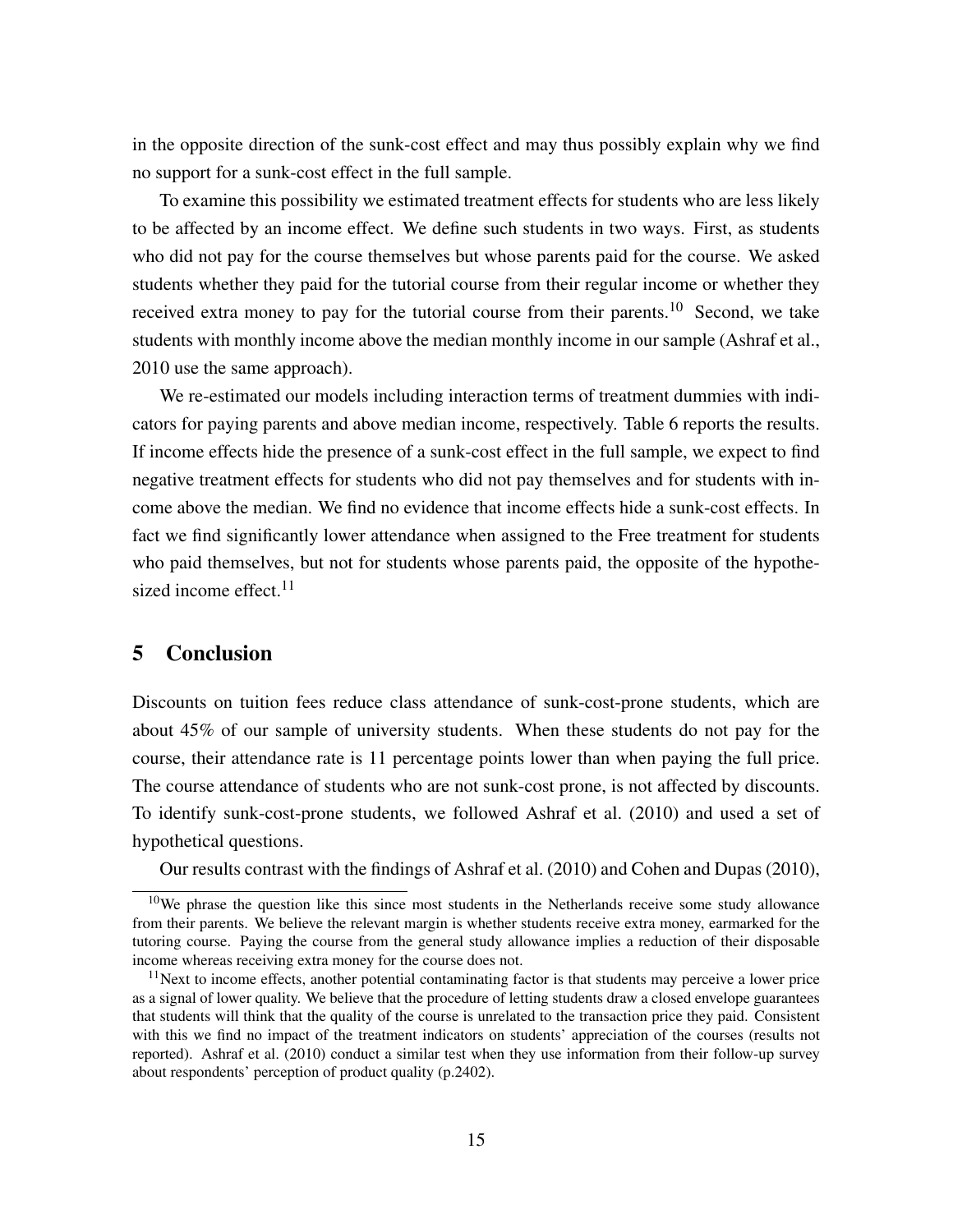| $E_{\rm q}$     | Variable                                                                                                                                                                                                                                                                      |               | ₹                            | ways present  |                                                                                                                       |                            |                             | Fraction present        |                 |
|-----------------|-------------------------------------------------------------------------------------------------------------------------------------------------------------------------------------------------------------------------------------------------------------------------------|---------------|------------------------------|---------------|-----------------------------------------------------------------------------------------------------------------------|----------------------------|-----------------------------|-------------------------|-----------------|
|                 |                                                                                                                                                                                                                                                                               |               |                              | $\widehat{c}$ |                                                                                                                       |                            | $\widehat{c}$               | $\widehat{\mathcal{F}}$ |                 |
|                 |                                                                                                                                                                                                                                                                               |               | Parents paid                 |               | Income                                                                                                                |                            | Parents paid                | Income                  |                 |
|                 |                                                                                                                                                                                                                                                                               | Yes           | $\mathsf{z}^{\circ}$         | Below median  | Above median                                                                                                          | Yes                        | $\tilde{\mathsf{z}}$        | <b>Below</b> median     | Above median    |
| $\widehat{\Xi}$ | Free                                                                                                                                                                                                                                                                          | $-0.05(0.10)$ | $-0.16(0.08)$ **             | $-0.11(0.10)$ | $-0.13(0.09)$                                                                                                         | $-0.01(0.05)$              | $-0.09$ (0.00)              | $-0.07(0.05)$           | $-0.05(0.05)$   |
|                 |                                                                                                                                                                                                                                                                               | 0.11(0.10)    | 0.05(0.09)                   | $-0.02(0.09)$ | 0.16(0.10)                                                                                                            | 0.06(0.05)                 | 0.01(0.04)                  | $-0.03(0.04)$           | $0.09(0.04)$ ** |
|                 | SD                                                                                                                                                                                                                                                                            | 0.06(0.10)    | $-0.13(0.11)$                | $-0.09(0.11)$ | 0.00(0.11)                                                                                                            | 0.02(0.06)                 | $-0.05(0.05)$               | $-0.03(0.05)$           | $-0.02(0.06)$   |
| $\widehat{c}$   | Free                                                                                                                                                                                                                                                                          |               | $-0.10(0.07)$ $-13(0.06)$ ** | $-0.07(0.06)$ | $-0.18(0.08)$ **                                                                                                      |                            | **(40:0) 80:0- (40:0) #0:0- | $-0.05(0.04)$           | $-0.07(0.04)$   |
| $\widehat{c}$   | Free   LD                                                                                                                                                                                                                                                                     | $-0.01(0.06)$ | 0.00(0.05)                   | $-0.02(0.06)$ | 0.01(0.07)                                                                                                            | 0.01(0.03)                 | $-0.02(0.03)$               | $-0.04(0.03)$           | 0.02(0.03)      |
|                 | $(4)$ Free $ LD SD$                                                                                                                                                                                                                                                           |               | $0.04(0.09)$ $-0.08(0.07)$   | $-0.07(0.09)$ | 0.01(0.08)                                                                                                            | $0.02(0.05)$ $-0.05(0.03)$ |                             | $-0.04(0.04)$           | 0.01(0.04)      |
| $\widetilde{c}$ | Discount                                                                                                                                                                                                                                                                      | $-0.02(0.08)$ | $-0.03(0.06)$                | $-0.04(0.06)$ | $-0.02(0.08)$                                                                                                         | 0.00(0.04)                 | $-0.04(0.03)$               | $-0.05(0.04)$           | 0.01(0.04)      |
|                 | Mean dependent variable<br>full price treatment                                                                                                                                                                                                                               | 0.71          | 0.67                         | 0.81          | 0.62                                                                                                                  | 0.85                       | 0.86                        | 0.91                    | 0.82            |
|                 | the top row. All regressions include controls for gender, age, income, maximum willingness to pay, course payed by someone else, time spent on study, first attempt for exam and the estimated<br>Note: The table reports results from four regressions. Each regression incl |               |                              |               | ludes main effects of treatment dummies and interaction effects of treatment dummies and the dummy variable listed in |                            |                             |                         |                 |
|                 | probability to pass the exam without taking a tutorial. Standard errors are in parentheses. ***,**,* - estimates significantly different from zero at 1%, 5% and 10% level. Furthermore, course fixed                                                                         |               |                              |               |                                                                                                                       |                            |                             |                         |                 |

probability to pass the exam without taking a tutorial. Standard errors are in parentheses. \*\*\*,\*,\* - estimates significantly different from zero at 1%, 5% and 10% level. Furthermore, course fixed

effects are included and standard errors are clustered by tutorial group. In all regressions the number of observations equals 327.

effects are included and standard errors are clustered by tutorial group. In all regressions the number of observations equals 327.

Table 6. Effects of treatments on attendance - Heterogenous effects by parents paying and student income Table 6. Effects of treatments on attendance – Heterogenous effects by parents paying and student income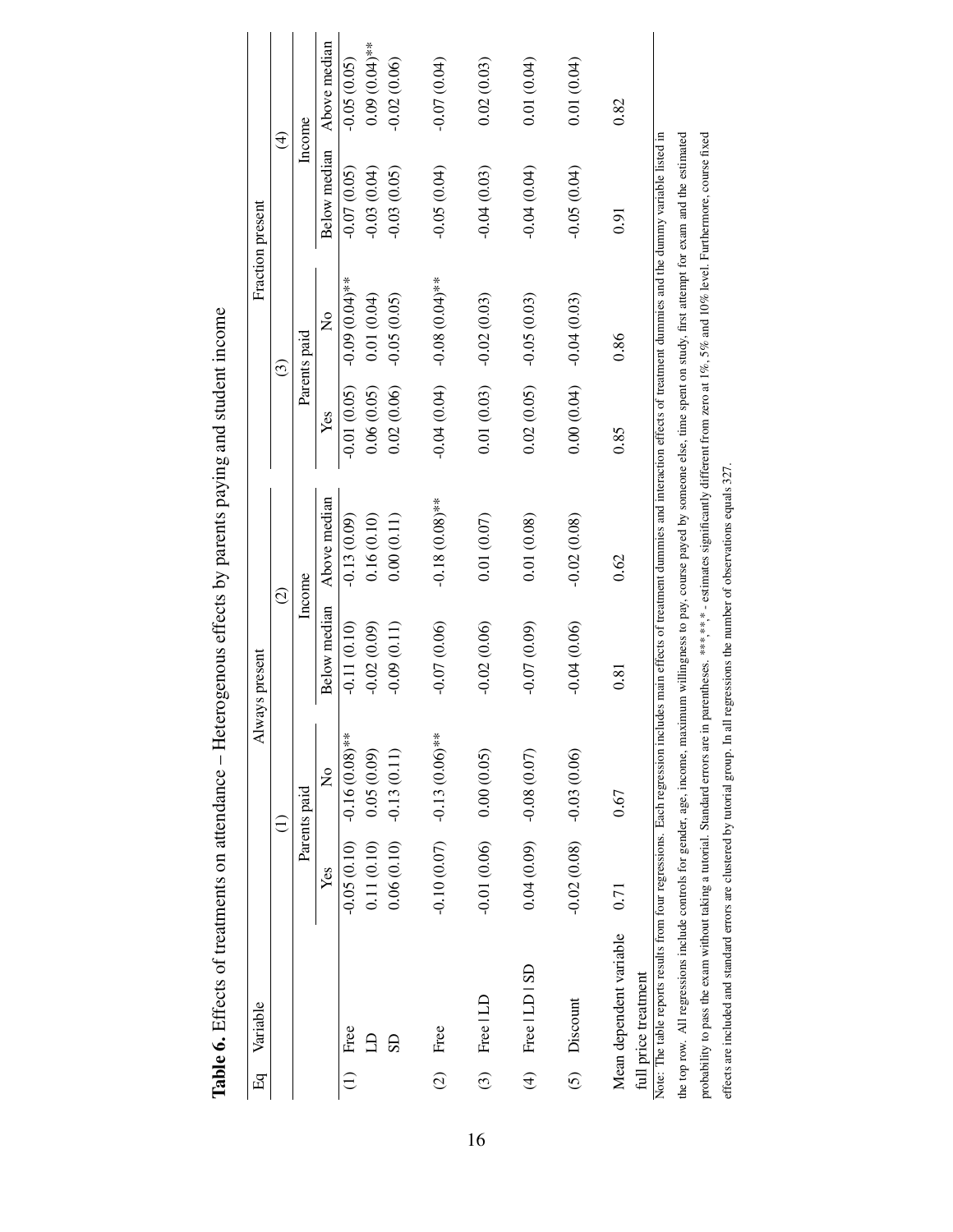which both fail to find evidence for a sunk-cost effect. Ashraf et al. (2010) do not even find such effects for individuals who are classified as sunk-cost prone. We think that the most plausible explanation for the difference in findings is the sizes of the full price and of the discounts. In the studies of Ashraf et al. (2010) and Cohen and Dupas (2010) the discounts are fractions of dollars, while in our study these range from  $\epsilon$ 10 to  $\epsilon$ 75. Rodrik (2009) already argued that the small size of the discounts made it unlikely that Cohen and Dupas (2010) would have found a sunk-cost bias. Too small price differences would also explain why Phillips et al. (1991) and Friedman et al. (2007) find, at best, weak support for the sunkcost effect in their laboratory experiments.

The importance of a substantial discount is supported by Hidalgo et al. (2013) who find that school attendance of primary school students in Ecuador declines when they receive a free school uniform on which families usually spend around  $\epsilon$ 25. Another difference between the studies of Ashraf et al. (2010) and Cohen and Dupas (2010) on the one hand and our study and Hidalgo et al. (2013) on the other hand is, of course, that the first two examine sunk-cost effects in the context of health products, while the latter two pertain to an education setting. There is, however, no obvious reason why sunk-cost effects would be more prevalent in an education context than in a health context.

In our study we focus on university students who voluntarily signed up for extra-curricular tutorial sessions. While our results do not prove that reduced tuition reduces attendance for (a large subset of) the wider population of university students in regular classes in the Netherlands or elsewhere, it suggests that it does. There are serious concerns about the low effort that university students in the Netherlands (and elsewhere) devote to their studies. To increase study effort, it may be considered to reduce the education subsidies that keep tuition fees low. This can possibly be done in combination with increased financial aid to students to keep university education accessible.

#### References

- Arkes, H. R. and Blumer, C. (1985). The psychology of sunk cost. *Organizational Behavior and Human Decision Processes*, 35(1):124–140.
- Ashraf, N., Berry, J., and Shapiro, J. M. (2010). Can higher prices stimulate product use? Evidence from a field experiment in Zambia. *American Economic Review*, 100(5):2383– 2413.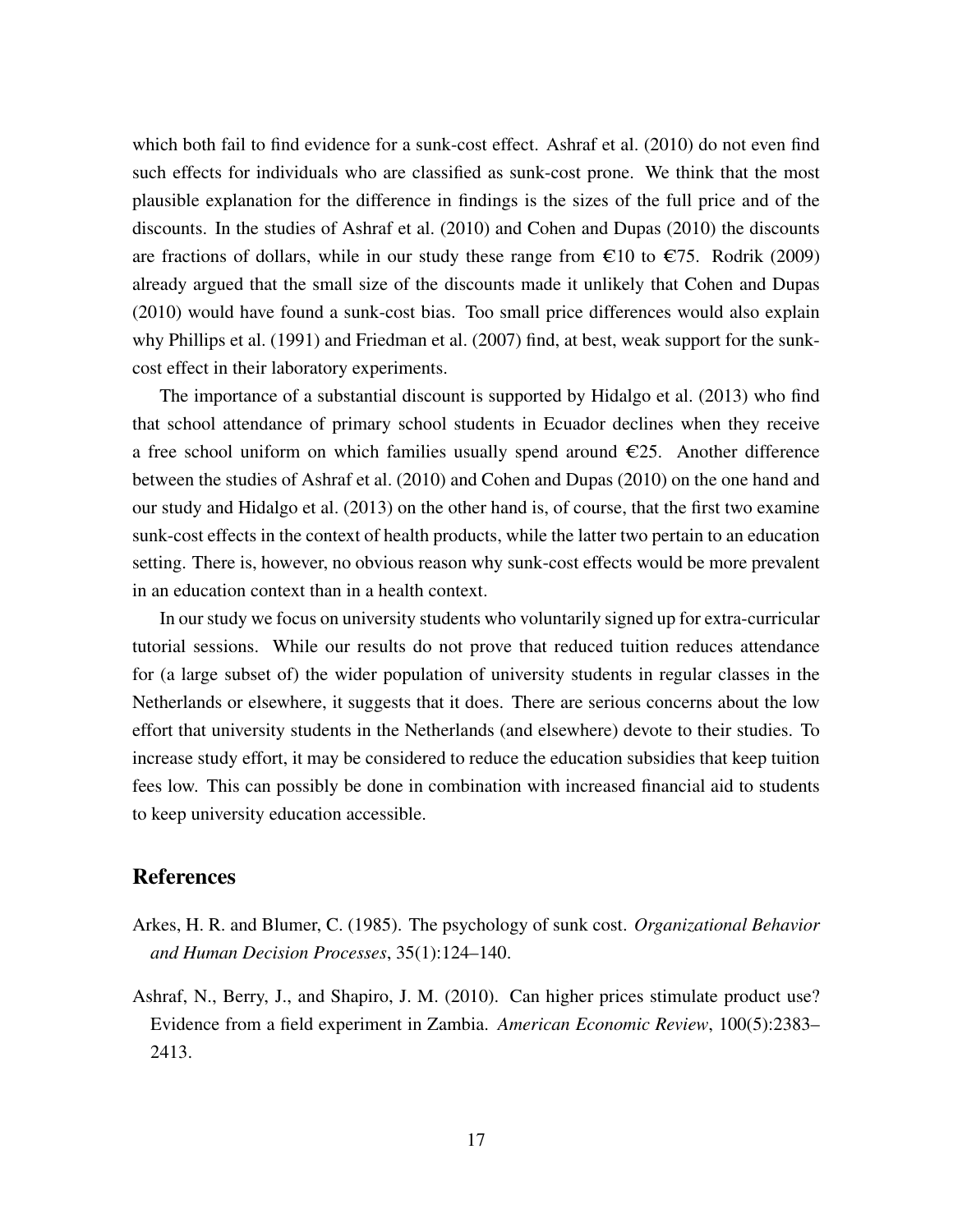- Cohen, J. and Dupas, P. (2010). Free distribution or cost-sharing? Evidence from a randomized malaria prevention experiment. *Quarterly Journal of Economics*, 125(1):1–45.
- Dynarski, S. M. (2003). Does aid matter? Measuring the effect of student aid on college attendance and completion. *American Economic Review*, 93(1):279–288.
- Friedman, D., Pommerenke, K., Lukose, R., Milam, G., and Huberman, B. (2007). Searching for the sunk cost fallacy. *Experimental Economics*, 10(1):79–104.
- Garland, H. and Newport, S. (1991). Effects of absolute and relative sunk costs on the decision to persist with a course of action. *Organizational Behavior and Human Decision Processes*, 48(1):55–69.
- Gneezy, U. and List, J. A. (2006). Putting behavioral economics to work: Testing for gift exchange in labor markets using Þeld experiments. *Econometrica*, 74(5):1365–1384.
- Hidalgo, D., Onofa, M., Oosterbeek, H., and Ponce, J. (2013). Can provision of free school uniforms harm attendance? Evidence from Ecuador. *Journal of Development Economics*, 103:43–51.
- Kane, T. J. (2003). A quasi-experimental estimate of the impact of financial aid on collegegoing. Working Paper 9703, National Bureau of Economic Research.
- Leuven, E., Oosterbeek, H., Sonnemans, J., and van der Klaauw, B. (2011). Incentives versus sorting in tournaments: Evidence from a field experiment. *Journal of Labor Economics*, 29(3):637–658.
- Meyer, D. J. (1993). First price auctions with entry: An experimental investigation. *Quarterly Review of Economics and Finance*, 33(2):107–122.
- Offerman, T. and Potters, J. (2006). Does auctioning of entry licences induce collusion? An experimental study. *Review of Economic Studies*, 73(3):769–791.
- Phillips, O. R., Battalio, R. C., and Kogut, C. A. (1991). Sunk and opportunity costs in valuation and bidding. *Southern Economic Journal*, 58(1):112–128.
- Rodrik, D. (2009). The new development economics: We shall experiment, but how shall we learn? In Cohen, J. and Easterly, W., editors, *What Works in Development? Thinking Big and Thinking Small*. Brookings Institution Press, Washington, DC.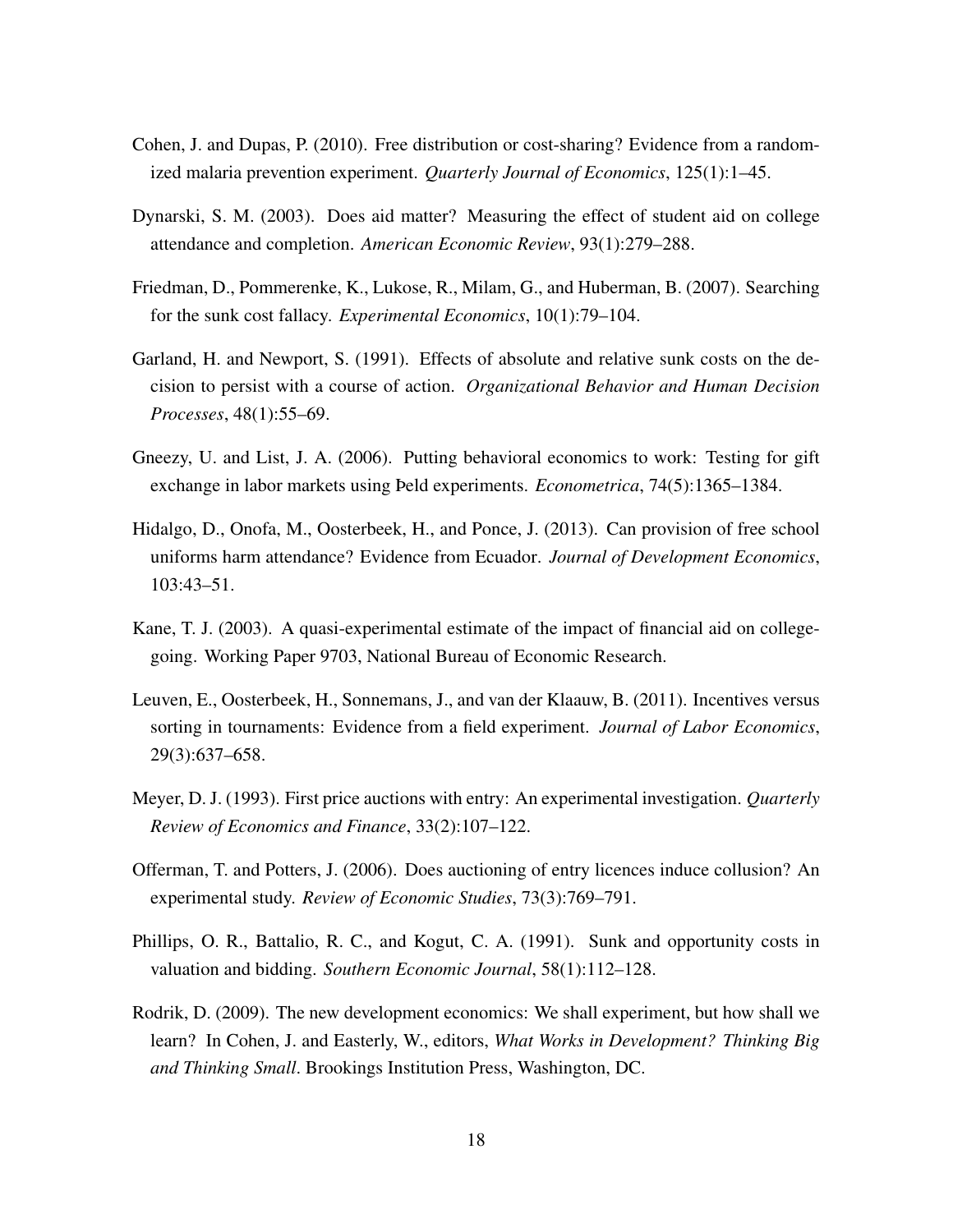- Thaler, R. (1980). Toward a positive theory of consumer choice. *Journal of Economic Behavior & Organization*, 1(1):39 – 60.
- Van der Klaauw, W. (2002). Estimating the effect of financial aid offers on college enrollment: A regression-discontinuity approach. *International Economic Review*, 43(4):1249– 1287.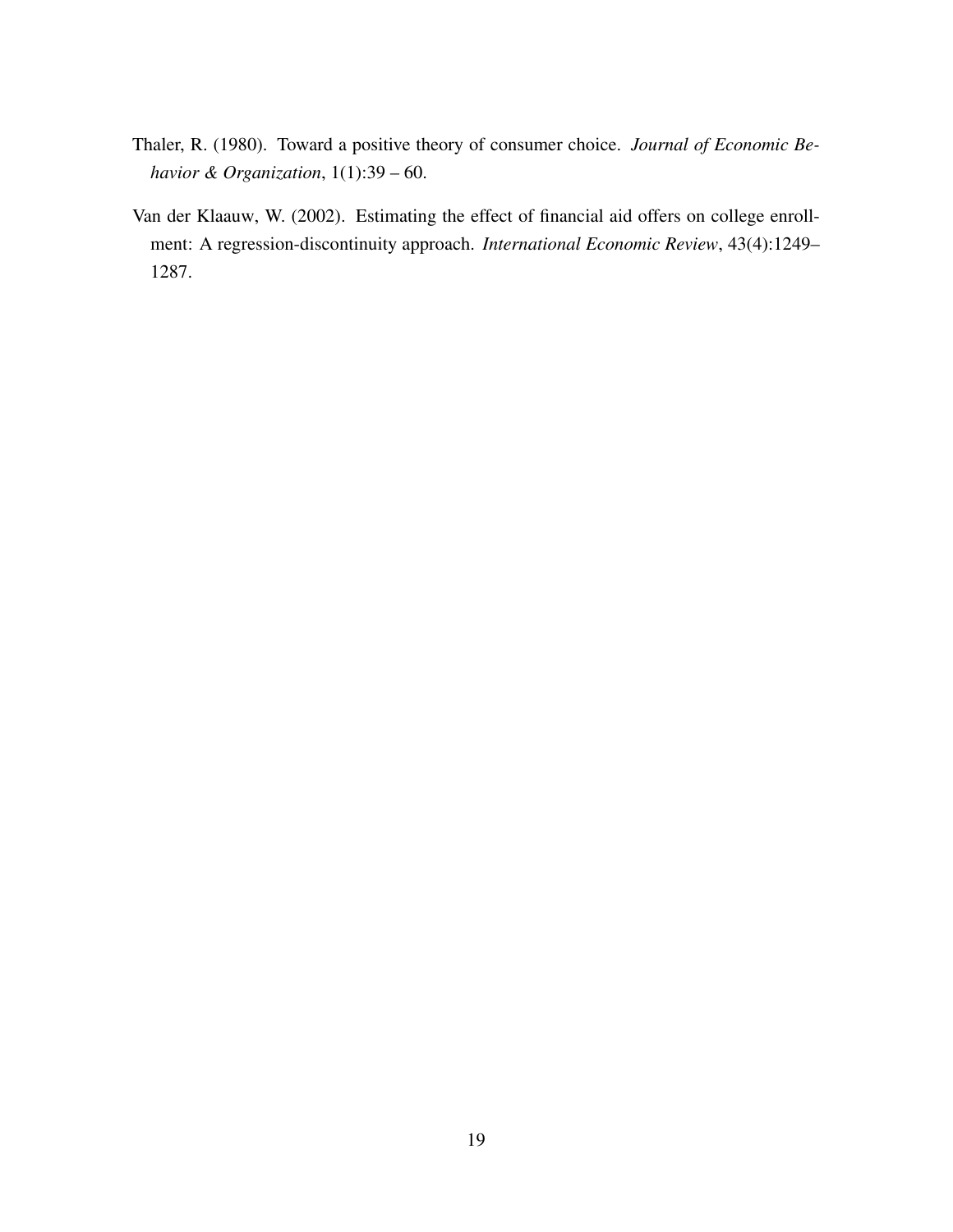## A Description of the courses

|                                        | Study program                 | Price (in $\epsilon$ ) | $#$ groups     | # students |
|----------------------------------------|-------------------------------|------------------------|----------------|------------|
| VU University Amsterdam (VU)           |                               |                        |                |            |
| <b>Business Mathematics</b>            | <b>Economics and Business</b> | 75                     | 3              | 34         |
| Financial Accounting and Bookkeeping   | <b>Economics and Business</b> | 75                     | $\overline{2}$ | 17         |
| Quantitative Business Analysis         | <b>Economics and Business</b> | 75                     | 1              | 10         |
| Statistics I (premaster)               | <b>Economics and Business</b> | 75                     | 2              | 21         |
| Statistics II (premaster)              | <b>Economics and Business</b> | 75                     | 5              | 57         |
| Mathematics (premaster)                | <b>Economics and Business</b> | 75                     | 3              | 35         |
| <b>Statistics II</b>                   | Psychology                    | 60                     | 2              | 16         |
| Meten en Diagnostiek II                | Psychology                    | 60                     | $\overline{2}$ | 13         |
| Utrecht University (UU)                |                               |                        |                |            |
| Methodology and Statistics I           | Social Sciences               | 65                     | $\overline{4}$ | 34         |
| Methodology and Statistics (premaster) | Social Sciences               | 65                     | 1              | 10         |
| University of Amsterdam (UvA)          |                               |                        |                |            |
| Econometrics                           | <b>Economics and Business</b> | 75                     | $\mathfrak{D}$ | 18         |
| Mathematics and Statistics I           | <b>Economics and Business</b> | 75                     | $\overline{4}$ | 35         |
| University of Groningen (RUG)          |                               |                        |                |            |
| Statistics I A (Dutch)                 | Psychology                    | 65                     | 3              | 27         |
| Statistics I A (English)               | Psychology                    | 65                     | 3              | 23         |
| Statistics II part II                  | Psychology                    | 65                     | 2              | 21         |

### Table A1. Courses offered at universities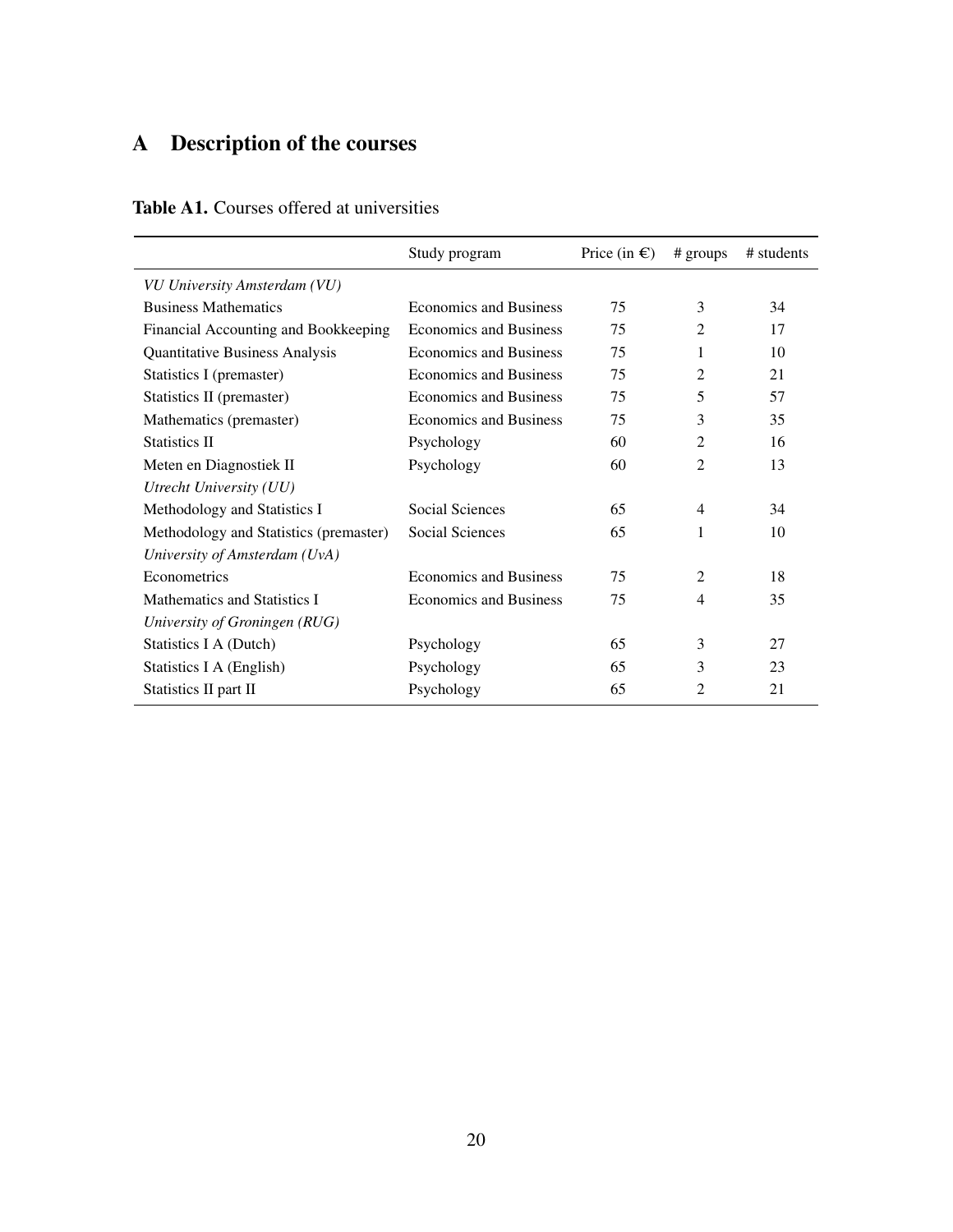#### B The questionnaires

The questionnaires in this appendix assume a price of  $\epsilon$ 65 and 5 sessions. This was adjusted depending on the tutorial sessions in question.

#### *Pre-treatment questionnaire*

Dear student,

We ask you to take part in a study carried out by the VU and the UvA. In this study you have a 1/4 chance to receive the following discounts on the fee of the tutoring course:  $\epsilon 0$ , €10, €55 or €65 discount. By completely filling out the questionnaire below you participate in the study. Your information will only be used, anonymized, for our research on study behavior. After filling out the questionnaire, or choosing not to, the fee has to be paid and the potential discount will be determined. If you have any questions regarding the study you can ask them at that time.

#### *I Personal information*

1. Name: . . . . . . . . . . . . 2. Student number: . . . . . . . . . . . .

- 3. Phone number: 06-........
- 4. Email address: . . . . . . . . . . . . . . .
- 5. Gender:  $\Box$  Male  $\Box$  Female
- 6. Age: . . . . . . . years

#### *II Education*

7. Since when do you study?

#### Since 20...

8. Home many hours a week do you spend on your studies, on average?

. . . . . . . hours per week

9. How many hours do you expect to spend on this course, including the hours spend in tutoring courses?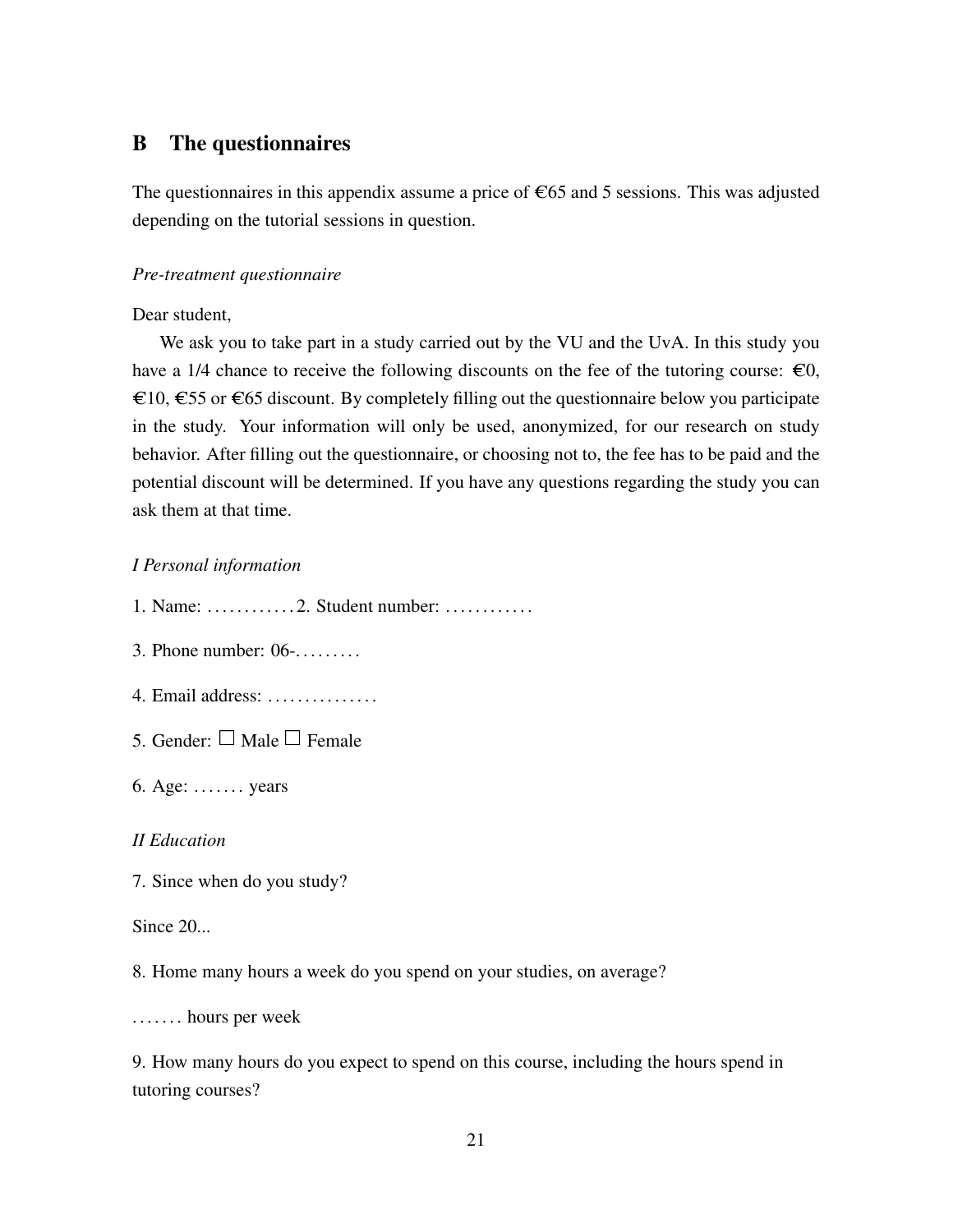. . . . . . . hours per week

10. Why did you choose to follow tutoring courses for this subject?

. . . . . . . . . . . . . . . . . . . . . . . . . . . . . . . . . . . . . . . . . . . . . . . . . . . . . . . . . . . . . . . . . . . . . . . . . . . . . . . . . . . . . . . . . . . . . . . . . . . . . . . . . . . . . . . . . . . . . . . . . . . . . . . . . . . . . . . . . . . . . . . . . . . . . . . . . . . .

11. Did you take tutorial courses through [name of the study association] before? If so, for which subject?

0 Yes for the subject . . . . . . . . . . . . . . . . . . 0 No

12. Did you take the exam for this subject before? If so, how often?

0 Yes, . . . . . . . . . . . . . . . . . . time(s) before 0 No

13. How many of the 5 classes do you intend to follow?

 $\Box$  1 class  $\Box$  2 classes  $\Box$  3 classes  $\Box$  4 classes  $\Box$  5 classes

14. How large do you estimate the probability that you will pass the exam?

Without taking this tutoring course: .........  $\%$ 

After following this tutoring course: .........  $\%$ 

#### *III Background*

15. With which type of math did you graduate high school?

 $\Box$  Math A  $\Box$  Math B  $\Box$  Math C  $\Box$  Math D  $\Box$  Other, i.e. .....

16. With what math grade did you graduate high school (In case of a non-Dutch exam, please translate the grade to a comparable Dutch grade)?

. . . . . . . . . . . .

17. Did you receive extra money from your parents to pay for this course or did you pay for it out of your regular income?

 $\Box$  From regular income  $\Box$  Extra contribution of parents  $\Box$  Other, i.e. . . . . . . . .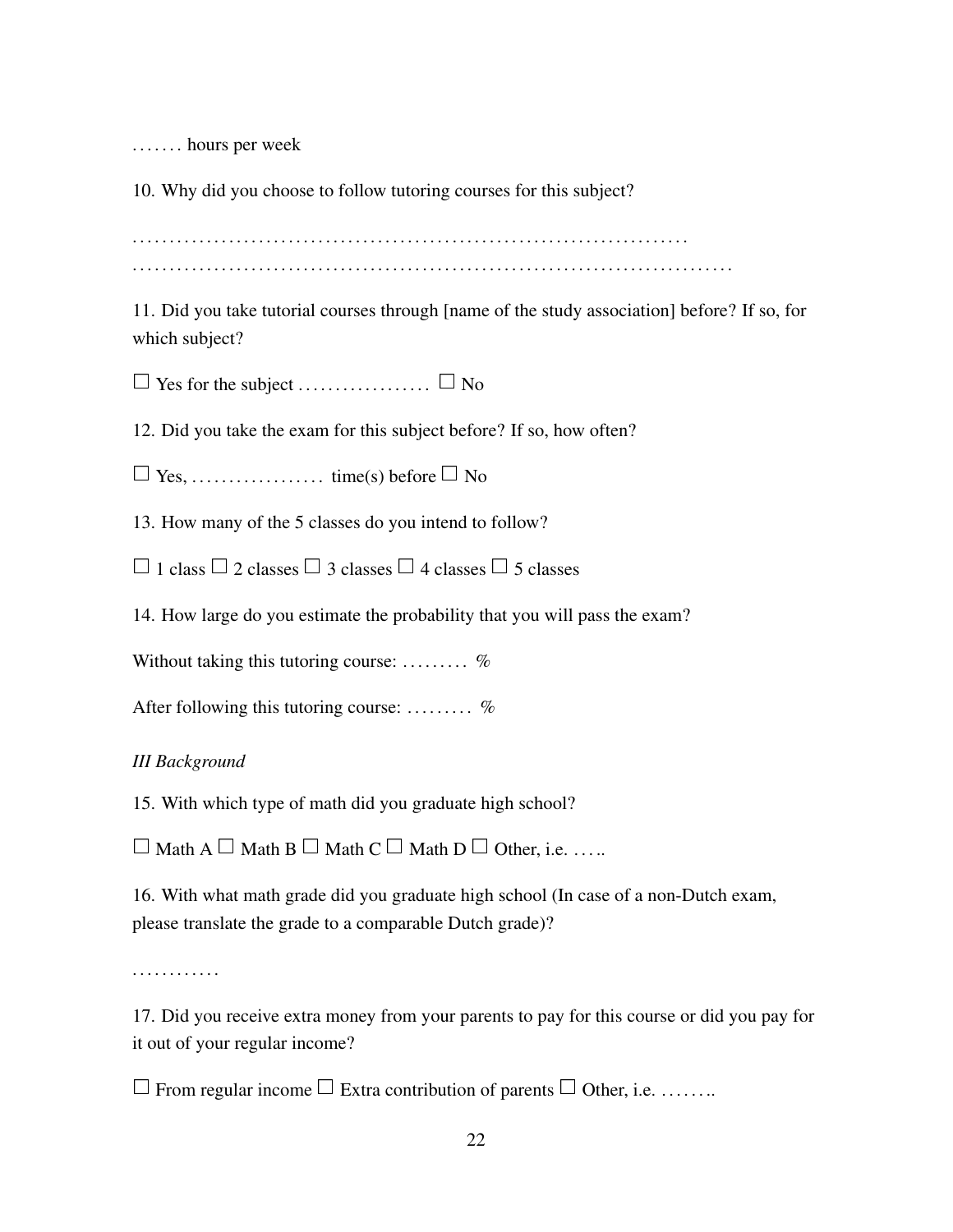18. What is your average monthly income (including student aid and contributions from your parents.)?

 $\epsilon \dots$ 

19. What is the maximum amount you would be willing to pay for these tutoring courses?

 $\epsilon \ldots$  .

20. Do you have friends in this tutorial group? If so, what are their names?

 $\Box$  Yes

Names friends:

. . . . . . . . . . . . . . . . . . . . . . . . . . . . . . . . . . . . . . . . . . . . . . . . . . . . . . . . . . . . . . . . . . . . . . . . . . . . . . . . .

 $\Box$  No

*Post-treatment questionnaire*

| Teacher |  |
|---------|--|
|         |  |

Day: . . . . . . . . . . . . . . . . . . . . . . . . . . . Time: . . . . . . . . . . . .

In addition to the usual evaluation questions some questions were added for the study of the UvA and the VU in which most of you participated. The answers to this questionnaire will be treated confidentially and anonymous and will only be used for this study.

#### *General:*

The probability I would recommend this tutoring class to a friend is:

(lowest) 1 2 3 4 5 6 7 8 9 10 (highest)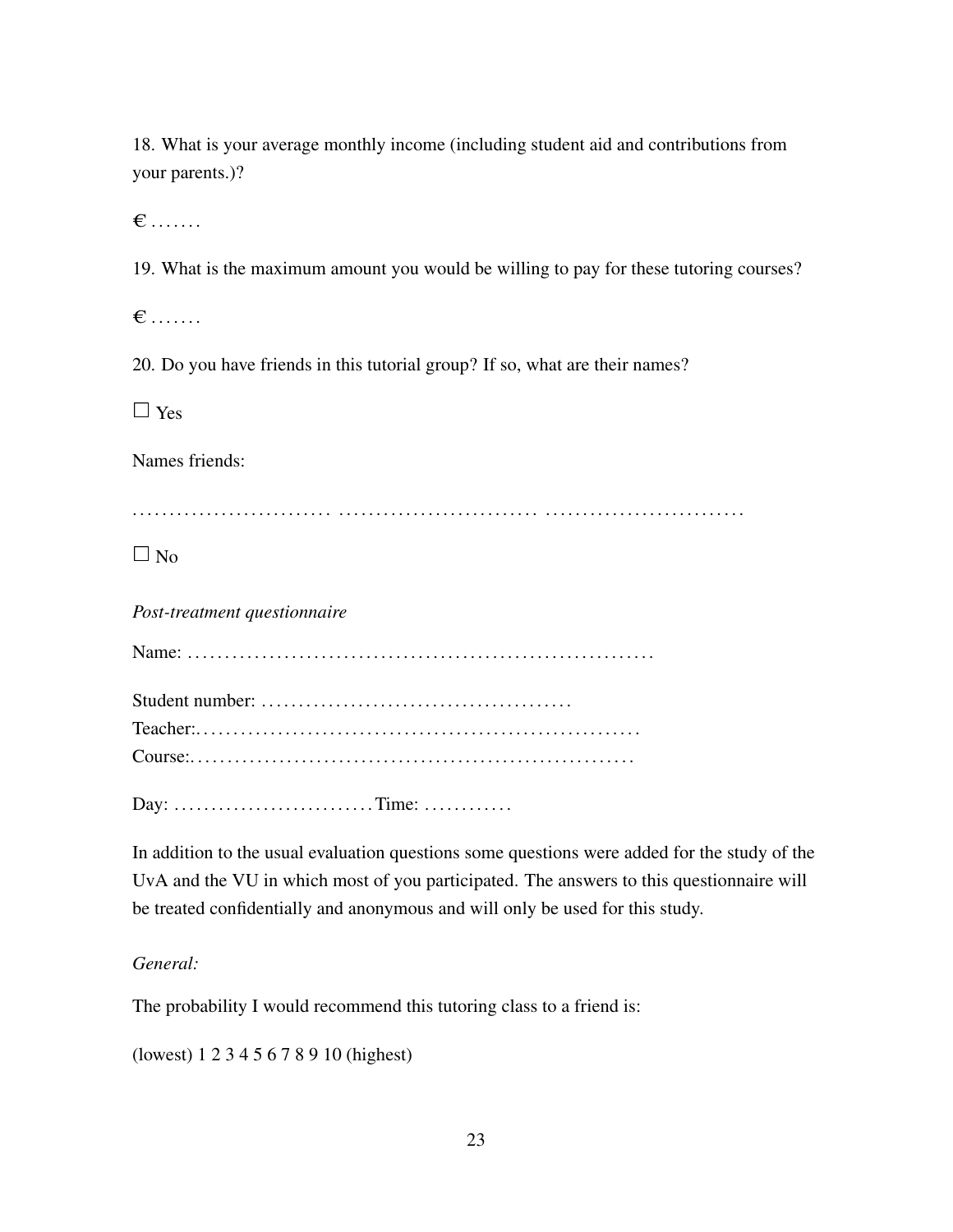#### *Booklet:*

The quality of the booklet was:

(lowest) 1 2 3 4 5 6 7 8 9 10 (highest)

The booklet covers all subjects in the course:

(lowest) 1 2 3 4 5 6 7 8 9 10 (highest)

All important subjects in the course were covered with enough assignments:

(lowest) 1 2 3 4 5 6 7 8 9 10 (highest)

*Teacher:*

The teacher was knowledgeable about all important subjects

(lowest) 1 2 3 4 5 6 7 8 9 10 (highest)

The teacher motivated me to try my best

(lowest) 1 2 3 4 5 6 7 8 9 10 (highest)

The teacher was good

(lowest) 1 2 3 4 5 6 7 8 9 10 (highest)

#### Other participants:

Other participants were involved and worked hard during the tutoring classes:

(lowest) 1 2 3 4 5 6 7 8 9 10 (highest)

Other participants were well prepared for the tutoring classes:

(lowest) 1 2 3 4 5 6 7 8 9 10 (highest)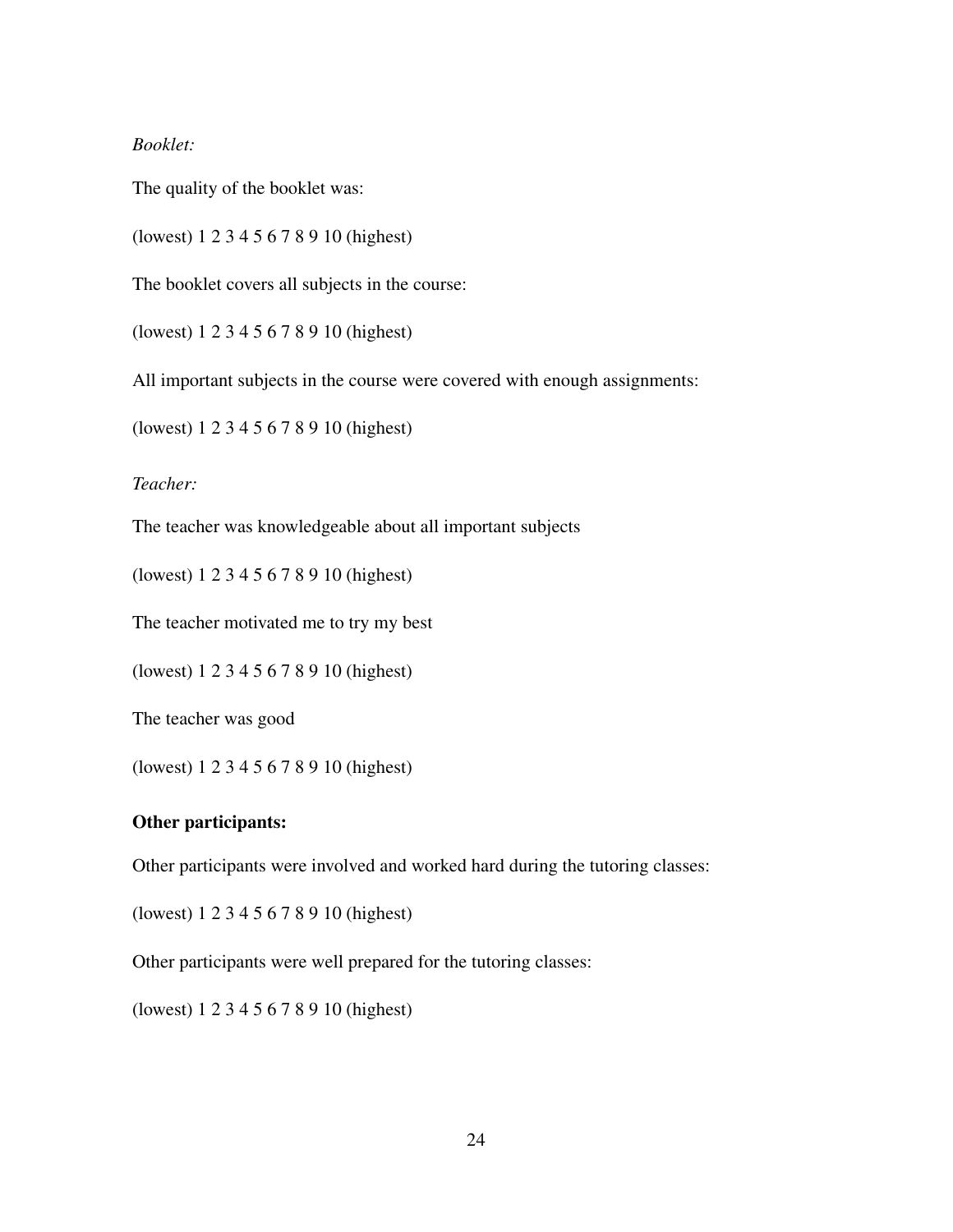#### *Final evaluation*

In general I assess these tutoring courses with:

(lowest) 1 2 3 4 5 6 7 8 9 10 (highest)

Would you participate in another tutoring course organized by [Name of the study association] in the future? If not, why?

 $\Box$  Yes  $\Box$  No, because .................

#### *Attendance*

How many and which of the tutoring classes did you miss?

Class 1:  $\Box$  Present  $\Box$  Partly absent  $\Box$  Absent

Class 2:  $\Box$  Present  $\Box$  Partly absent  $\Box$  Absent

Class 3:  $\Box$  Present  $\Box$  Partly absent  $\Box$  Absent

Class 4:  $\Box$  Present  $\Box$  Partly absent  $\Box$  Absent

Class 5:  $\Box$  Present  $\Box$  Partly absent  $\Box$  Absent

If you missed 1 or more classes, what were the reasons for your absence (multiple answers possible)

 $\Box$  I was ill  $\Box$  Something else intervened  $\Box$  I didn't think the class would be useful  $\Box$ Other, which is ........

#### *Course*

How many hours did you spent on this course, including the hours spent in tutoring courses

. . . . . . . hours per week

How large do you estimate the probability that you will pass the exam?

. . . . . . . . . . . . . . %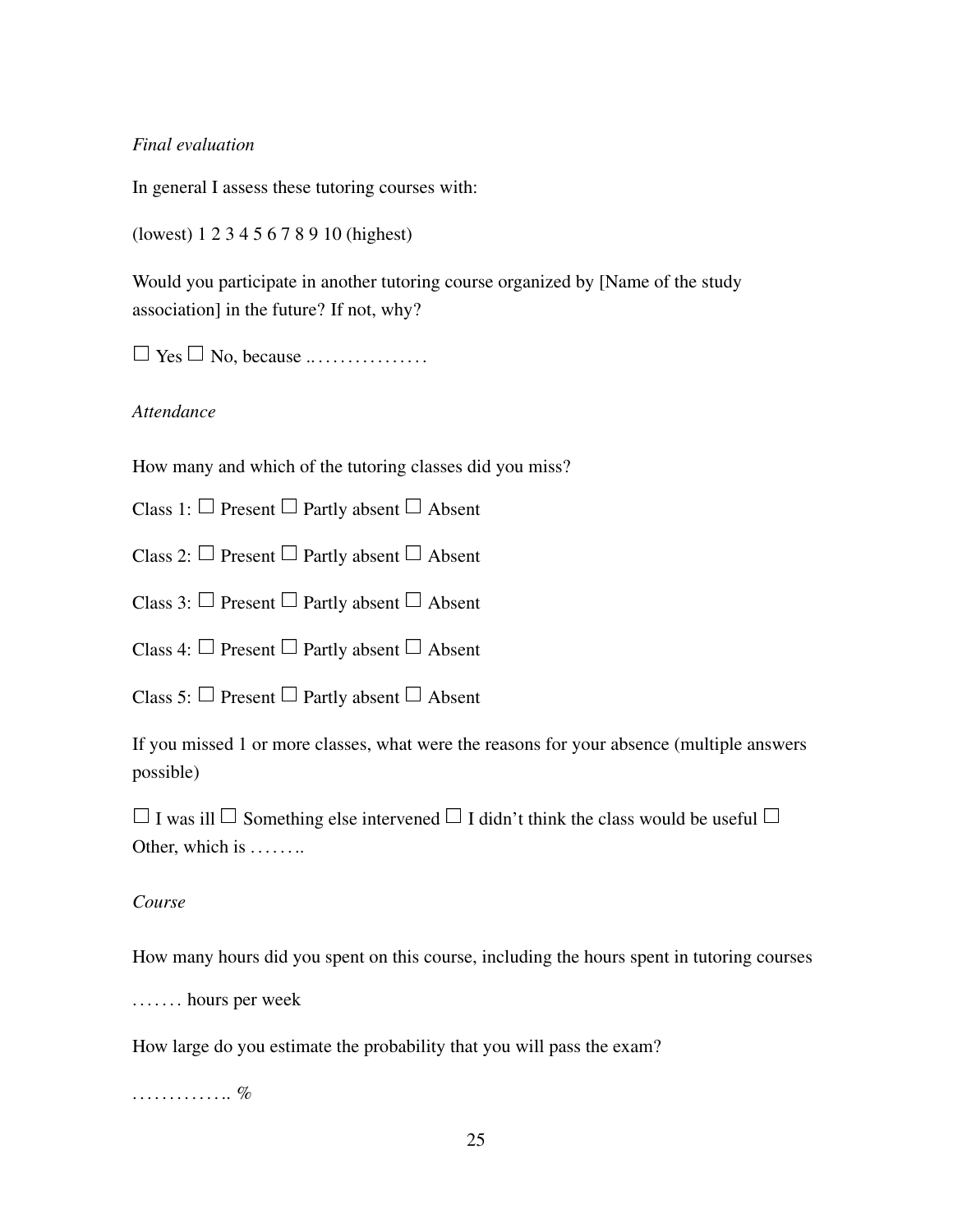#### *Discount*

Participants in this tutoring course were able to get a discount. The size of the discount was randomly determined. How large was the discount you received?

 $\epsilon$  ......

In case you got a discount, what did you do with the money?

 $\Box$  I gave it back to my parents

 $\Box$  I added it to my regular income

 $\Box$  I spent it on something special, which is . . . . . . . . . . . . . . . . .

0 Other, which is . . . . . . . . . . . . . . . . . . ..

 $\Box$  I didn't get a discount

What did you think of the fact that people could get a discount?

. . . . . . . . . . . . . . . . . . . . . . . . . . . . . . . . . . . . . . . . . . . . . . . . . . . . . . . . . . . . . . . . . . . . .

#### *Background*

Indicate for each of the following statements the extent to which you agree with it.

On the whole, I am satisfied with myself.

(completely disagree) 1 2 3 4 5 6 7 (completely agree)

I certainly feel useless at times.

(completely disagree) 1 2 3 4 5 6 7 (completely agree)

I prefer to something that challenges my thinking skills over something that doesn't require me to think.

(completely disagree) 1 2 3 4 5 6 7 (completely agree)

I trust my initial hunches.